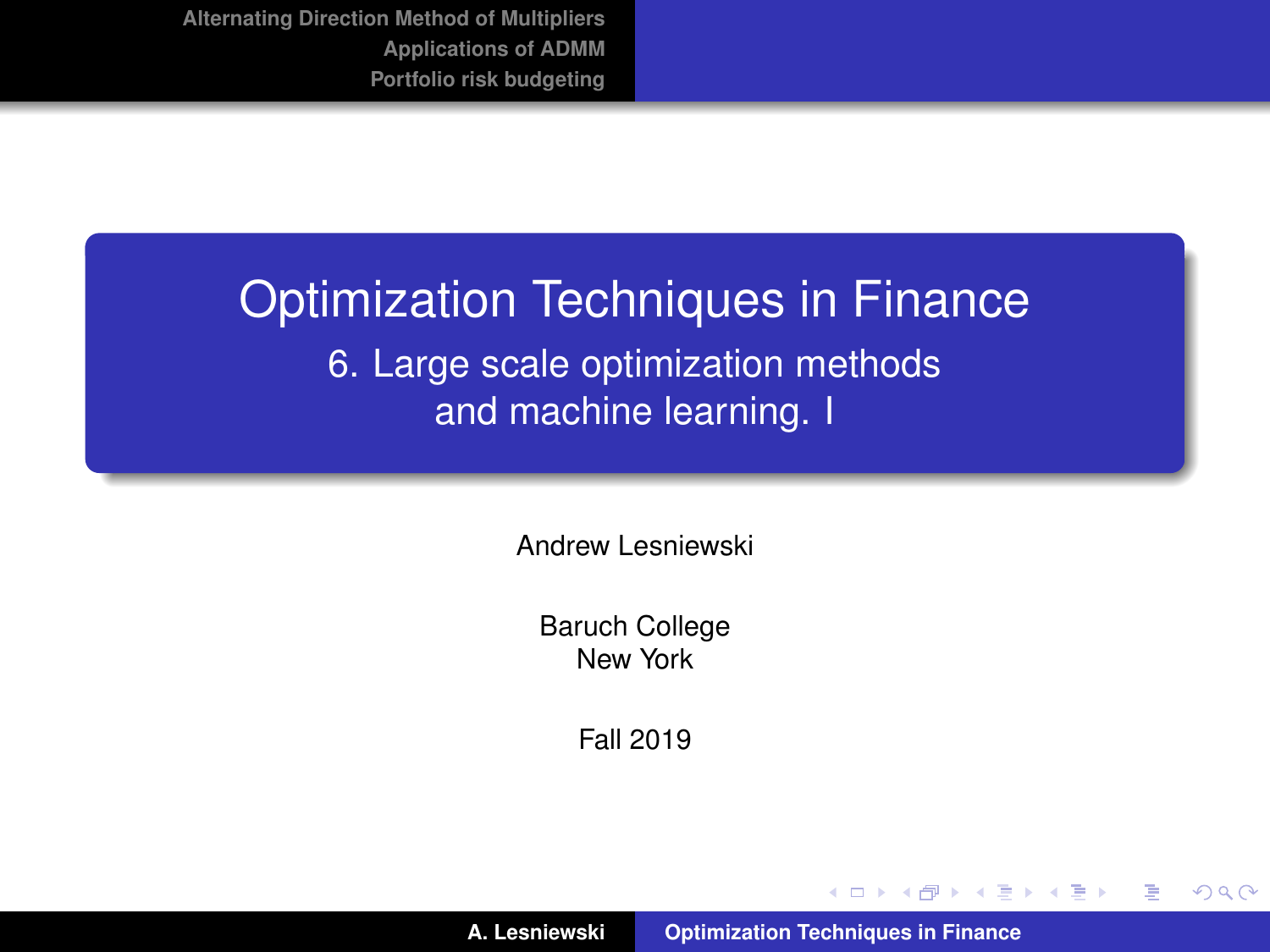# **Outline**



**1** [Alternating Direction Method of Multipliers](#page-3-0)





**A. Lesniewski [Optimization Techniques in Finance](#page-0-0)**

イロメ イ部メ イ君メ イ君メー

重

 $299$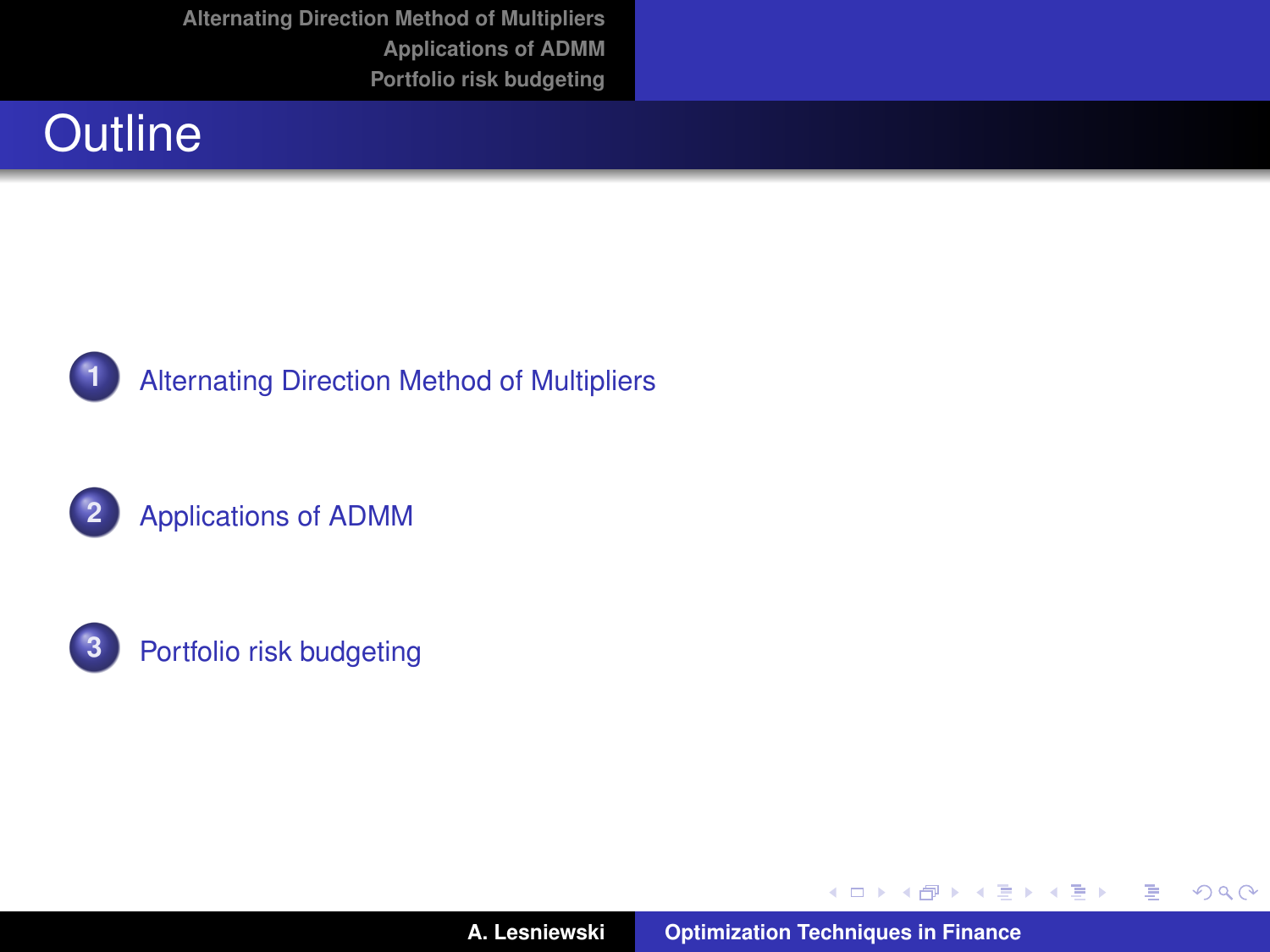# <span id="page-2-0"></span>Large scale machine learning

- In this and the following sets of notes we describe robust methods for large scale optimization problems suitable for addressing machine learning / statistics problems with huge datasets.
- Key characteristics of these methods are:
	- $(i)$  The solution to a large problem can be broken up into smaller tasks which can be carried out in a decentralized manner on different devices or processors.
	- (ii) The devices / processors coordinate the tasks by passing small amounts of information among each other.

イロメ イ部メ イ君メ イ君メー

 $QQ$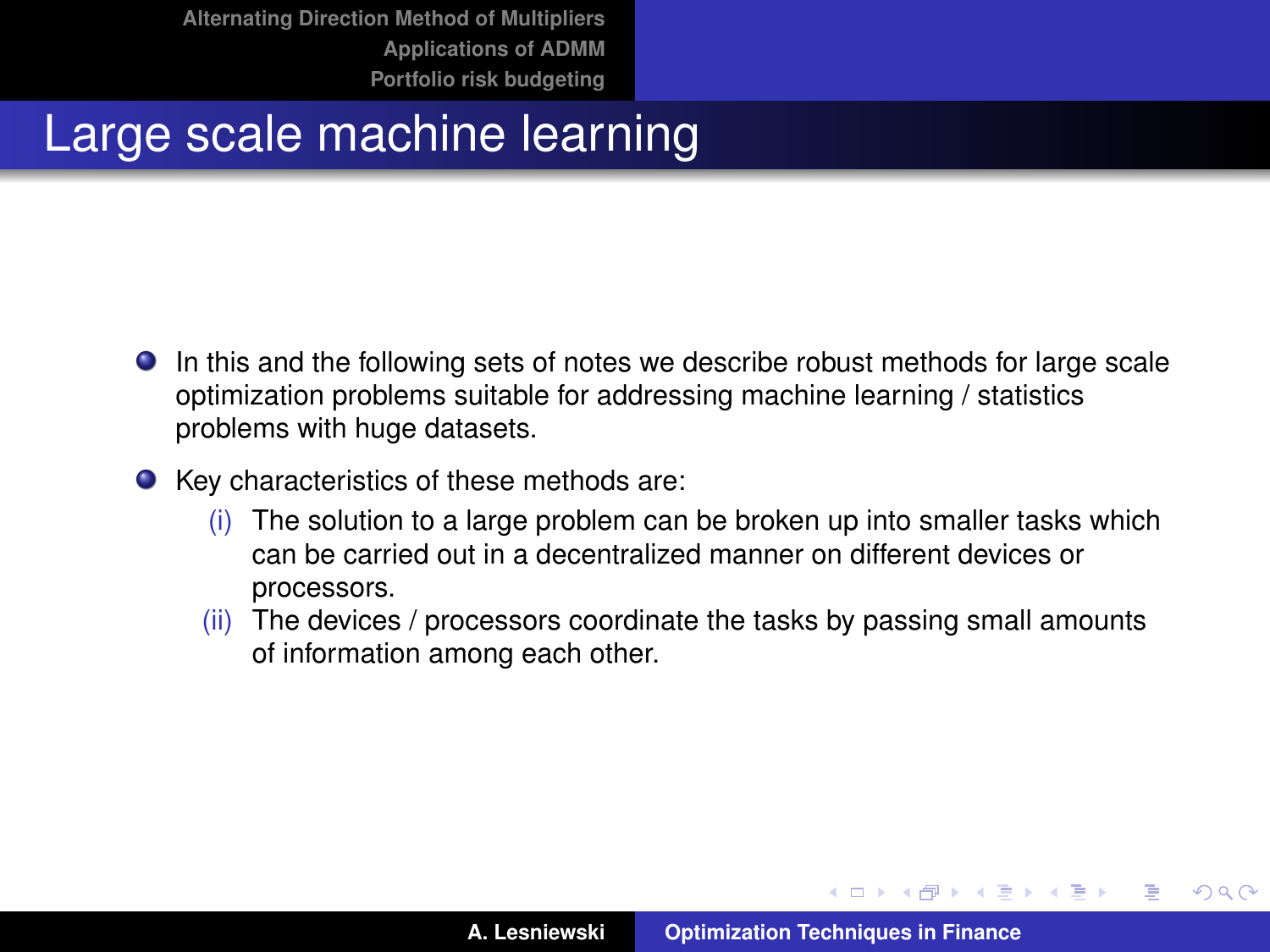# <span id="page-3-0"></span>Motivation: dual ascent

Consider again a convex optimization problem with equality constraints:

<span id="page-3-1"></span>
$$
\min_{x \in \mathbb{R}^n} f(x), \quad \text{subject to } Ax = b,
$$
\n(1)

where  $b \in \mathbb{R}^m$ , and  $A \in \text{Mat}_{m,n}(\mathbb{R})$ .

**Its Lagrange function is** 

$$
L(x,\lambda)=f(x)+\lambda^{T}(Ax-b),
$$

and the dual Lagrange function is

$$
q(\lambda) = \inf_{x \in \mathbb{R}^n} (f(x) + \lambda^{\mathsf{T}} (Ax - b))
$$
  
=  $-\sup_{x \in \mathbb{R}^n} (-(A^{\mathsf{T}} \lambda)^{\mathsf{T}} x - f(x)) - b^{\mathsf{T}} \lambda$   
=  $-f^*(-A^{\mathsf{T}} \lambda) - b^{\mathsf{T}} \lambda$ ,

where  $f^*(\lambda)$  is the conjugate of  $f(x)$  defined in Problem 2 of Homework #4.

**•** The dual problem reads

$$
\max_{\lambda\in\mathbb{R}^m}q(\lambda).
$$

K ロ ⊁ K 伊 ⊁ K 君 ⊁ K 君 ⊁ …

ミー  $299$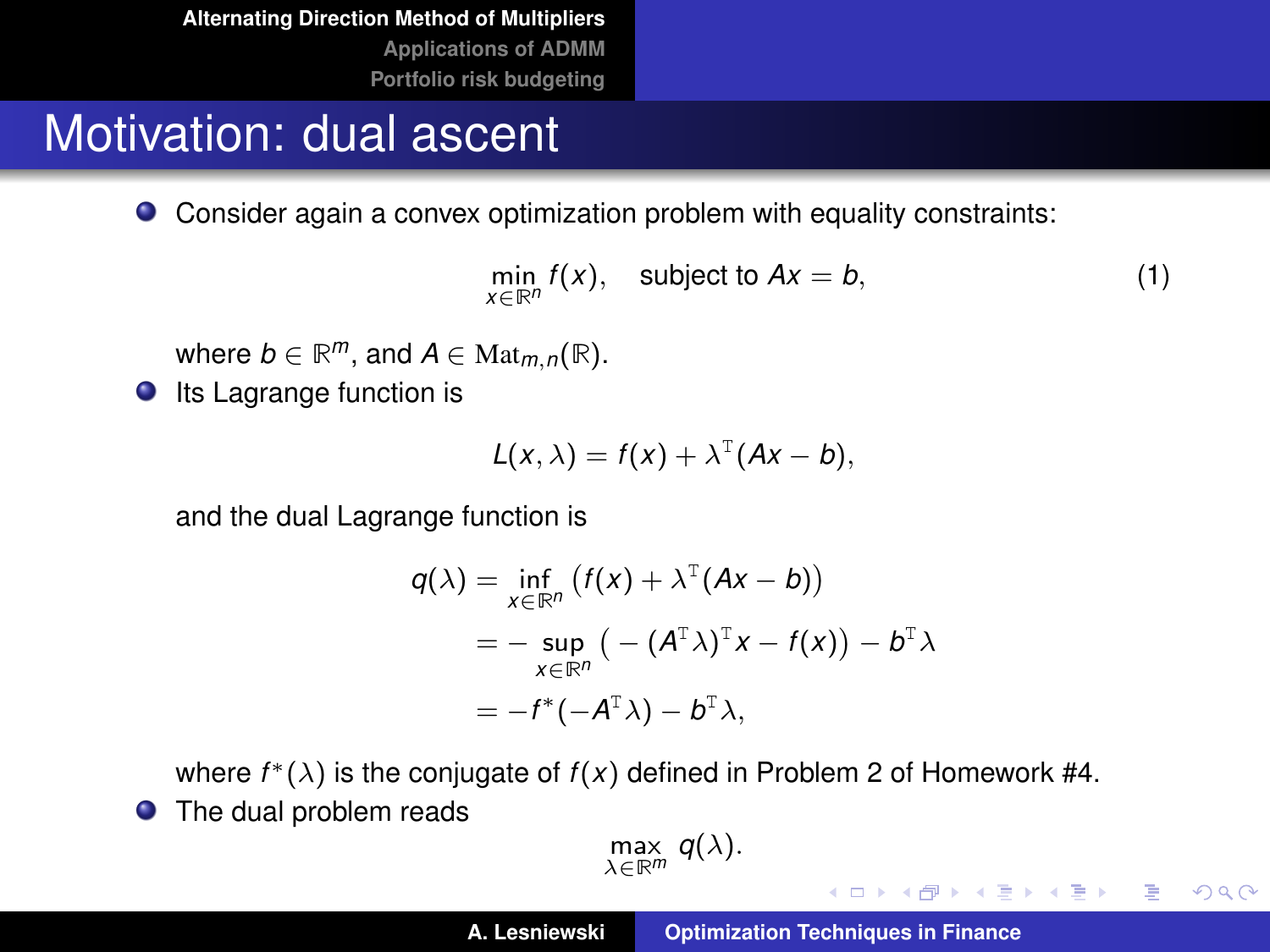# Motivation: dual ascent

- As we saw in Lecture Notes #4, under the assumption of strong duality, the optimal values of the primal and dual problems are equal.
- The optimal *x* <sup>∗</sup> is given by

$$
x^* = \underset{x}{\text{arg min}} L(x, \lambda^*),
$$

where  $\lambda^*$  is the solution to the dual problem.

- We can solve the dual problem by the *dual ascent method*.
- **Assuming that**  $q(\lambda)$  **is differentiable, we may calculate its gradient in the following** way: (i) find  $x' = \arg min_x L(x, \lambda)$ , and (ii) set  $\nabla q(\lambda) = Ax' - b$ .
- This leads to the following iteration scheme:

$$
x_{k+1} = \arg\min_{x} L(x, \lambda_k),
$$
  

$$
\lambda_{k+1} = \lambda_k + \alpha_k (Ax_{k+1} - b),
$$

where  $\alpha_{\pmb{k}}$  is the step size.

This method is called dual ascent since it increases the dual function in each iteration,  $q(\lambda_{k+1}) > q(\lambda_{k})$  $q(\lambda_{k+1}) > q(\lambda_{k})$  $q(\lambda_{k+1}) > q(\lambda_{k})$  (with suitable choices of  $\alpha_{k})$ 

 $QQQ$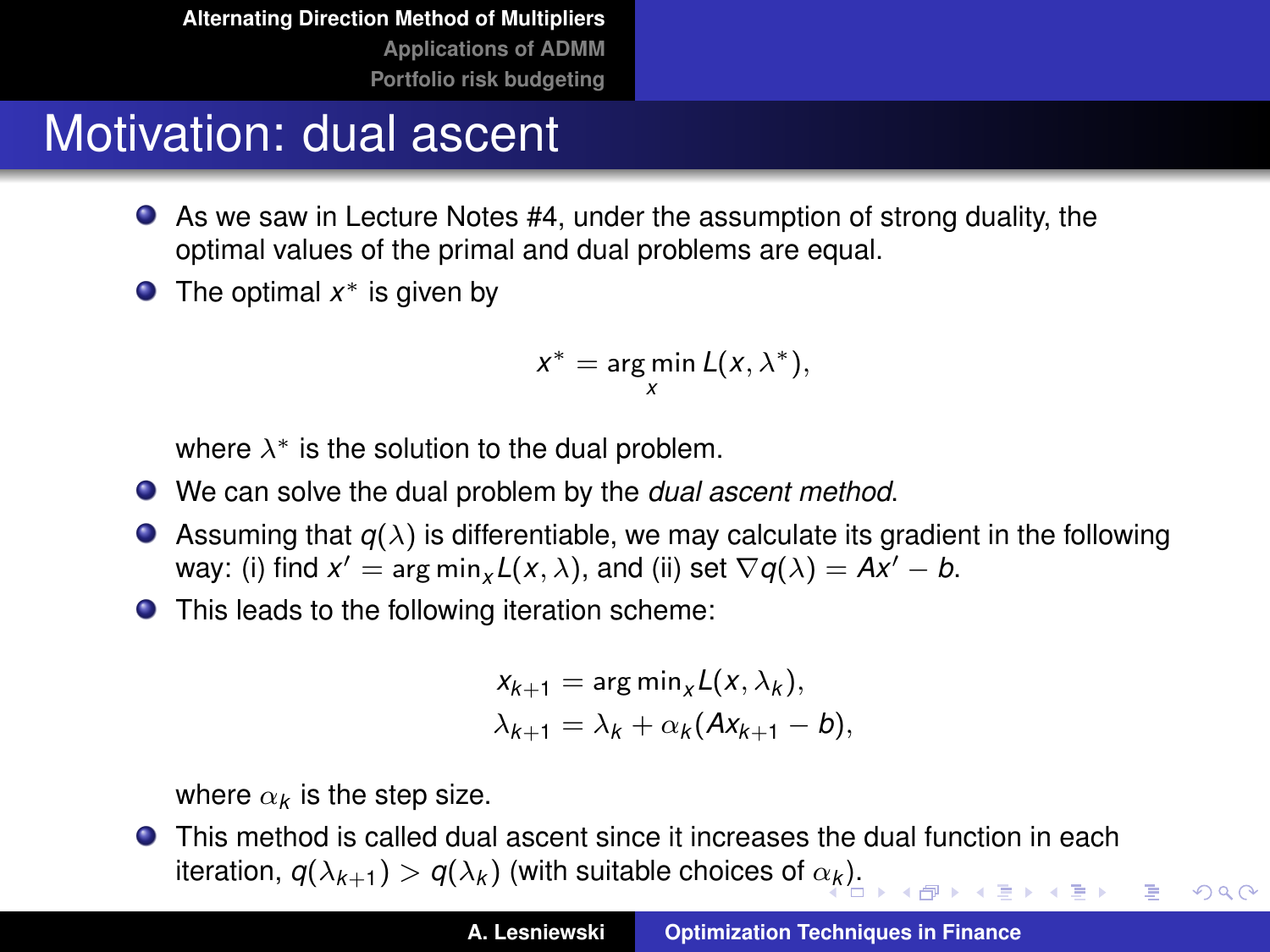# Motivation: Augmented Lagrangian method

- Let us apply the augmented Lagrangian method (discussed in Lecture Notes #2) to problem [\(1\)](#page-3-1).
- **O** The augmented Lagrange function reads

$$
L_{\mu}(x,\lambda) = f(x) + \lambda^{T}(Ax - b) + \frac{\mu}{2}||Ax - b||^{2}.
$$
 (2)

Applying the dual ascent method to the augmented Lagrange function yields the following scheme:

$$
x_{k+1} = \arg\min_{x} L_{\mu}(x, \lambda_k),
$$
  

$$
\lambda_{k+1} = \lambda_k + \mu(Ax_{k+1} - b),
$$

which is a special case of the scheme discussed in Lecture Notes #2.

イロメ イ部メ イヨメ イヨメー

 $QQ$ 

÷.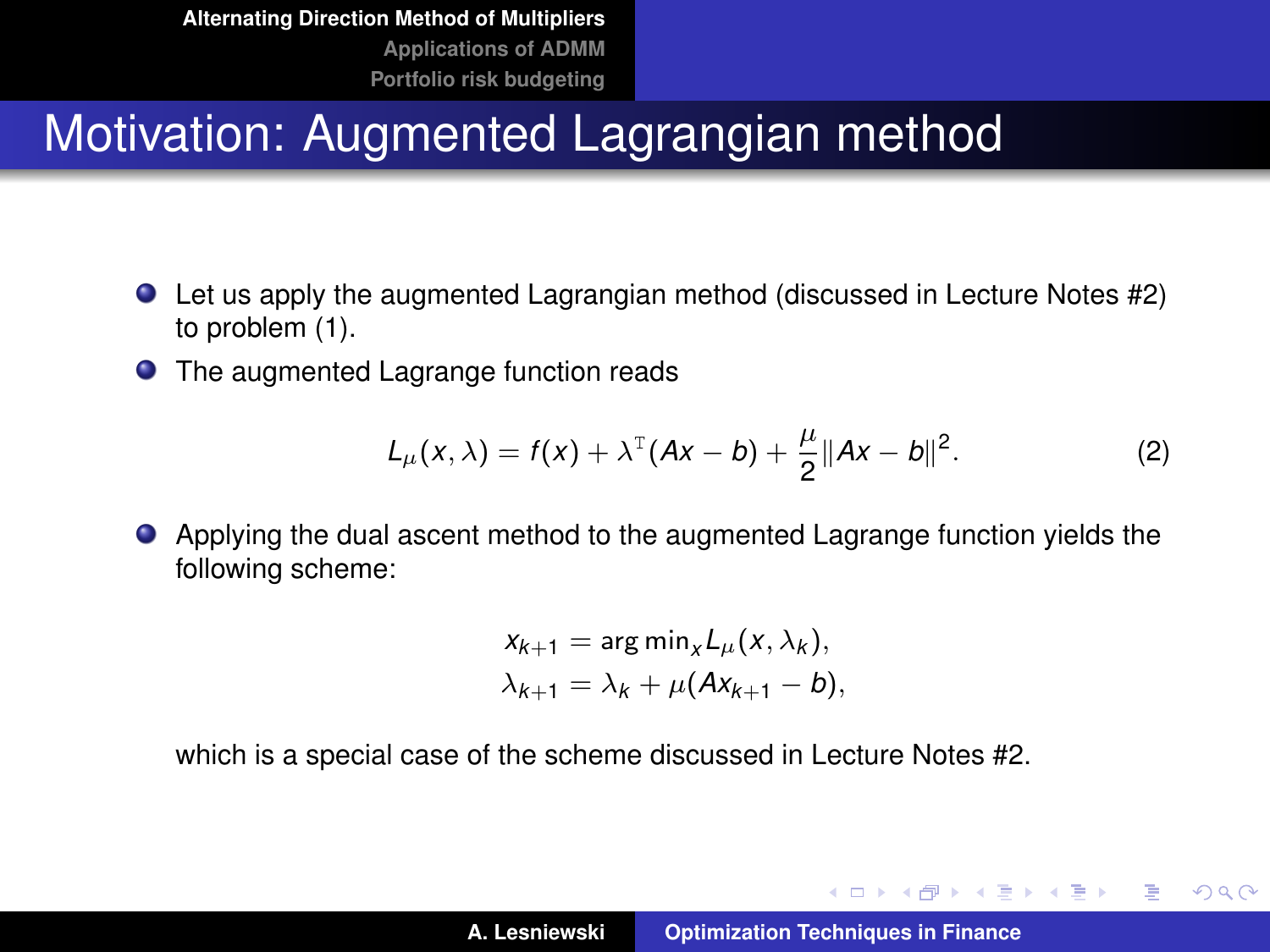# ADMM

- We now formulate the *alternating direction method of multipliers* (ADMM).
- Consider two convex functions  $f(x)$ , where  $x \in \mathbb{R}^n$ , and  $g(z)$ , where  $z \in \mathbb{R}^m$ , and two matrices  $A \in \text{Mat}_{p,n}(\mathbb{R})$  and  $B \in \text{Mat}_{p,m}(\mathbb{R})$ . The problem is to find

$$
\min f(x) + g(z) \quad \text{subject to } Ax + Bz = c,\tag{3}
$$

where  $c \in \mathbb{R}^p$  is a constant.

- Notice that structure of the objective function: it is a sum of two functions of different sets of variables. The constraint is a linear relation between these variables.
- As in the augmented Lagrangian method we define the augmented Lagrange function:

$$
L_{\rho}(x, z, \lambda) = f(x) + g(z) + \lambda^{T} (Ax + Bz - c) + \frac{1}{2} \rho ||Ax + Bz - c||^{2}, \quad (4)
$$

where  $\rho > 0$  is the penalty parameter, and where  $\|\cdot\|$  denotes the Euclidean norm.

K ロ ⊁ K 伊 ⊁ K 君 ⊁ K 君 ⊁ …

重。  $299$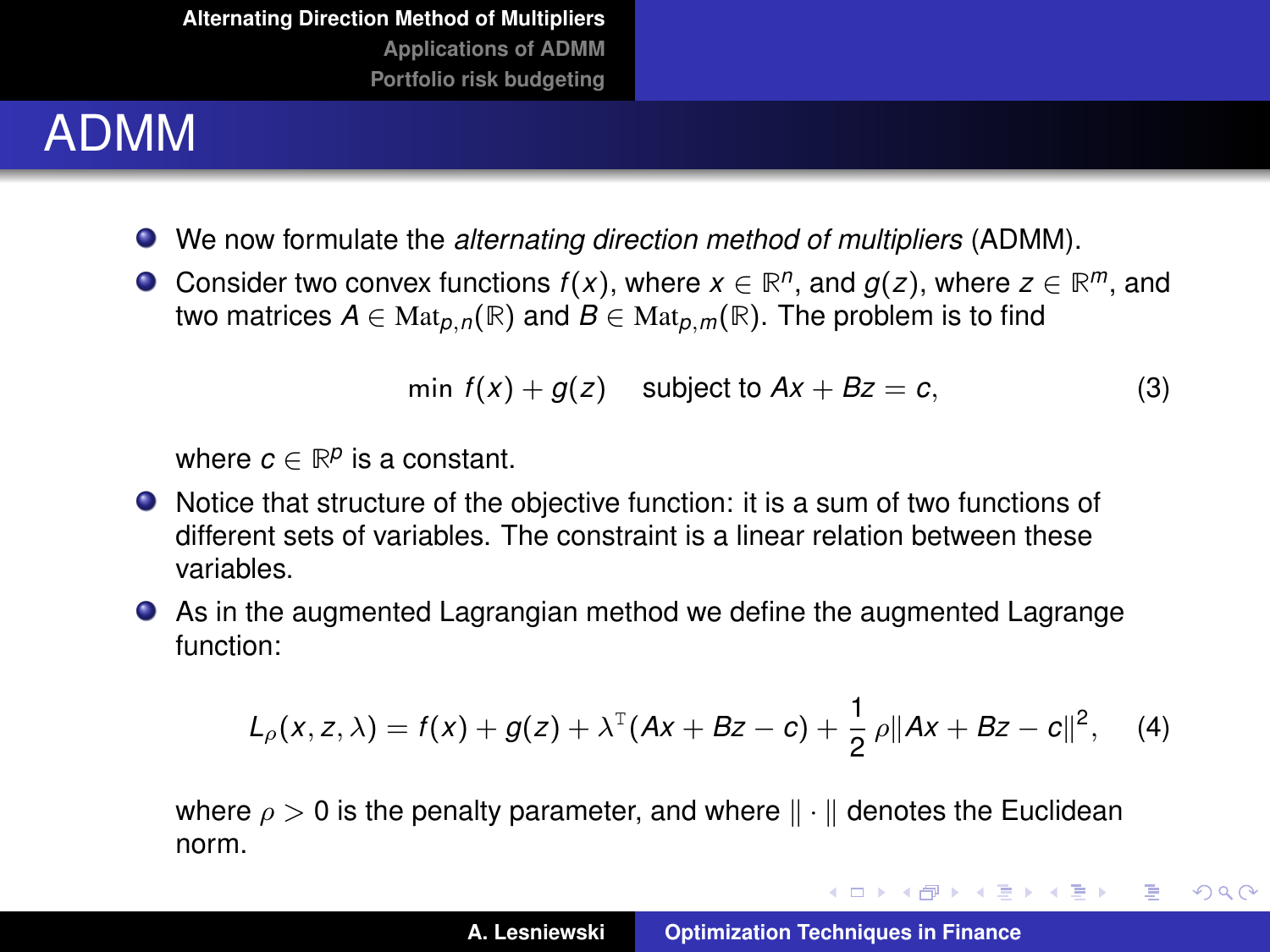# <span id="page-7-0"></span>ADMM

The ADMM algorithm is an iterative procedure formulated as follows. Find an initial value  $(x_0, z_0, \lambda_0)$  and iterate until stopping criterion is met:

$$
x_{k+1} = \arg\min_{x} L_{\rho}(x, z_k, \lambda_k)
$$
  
\n
$$
z_{k+1} = \arg\min_{z} L_{\rho}(x_{k+1}, z, \lambda_k)
$$
  
\n
$$
\lambda_{k+1} = \lambda_k + \rho(Ax_{k+1} + Bz_{k+1} - c)
$$
\n(5)

The key difference between ADMM and the augmented Lagrange method is that, in the latter, we would find the *joint* minimizer

$$
(x_{k+1}, z_{k+1}) = \argmin_{x,z} L_{\rho}(x, z, \lambda_k),
$$

while in the former we alternate the search directions between *x* and *z*.

- This is somewhat reminiscent of the Gauss-Seidl method from linear algebra.
- $\bullet$  We emphasize that in ADMM  $\rho$  is a tunable parameter whose value is determined depending on the problem at hand and, unlike in the barrier method, it is not sent to  $\infty$ . イロメ イ団メ イヨメ イヨメー 重

 $299$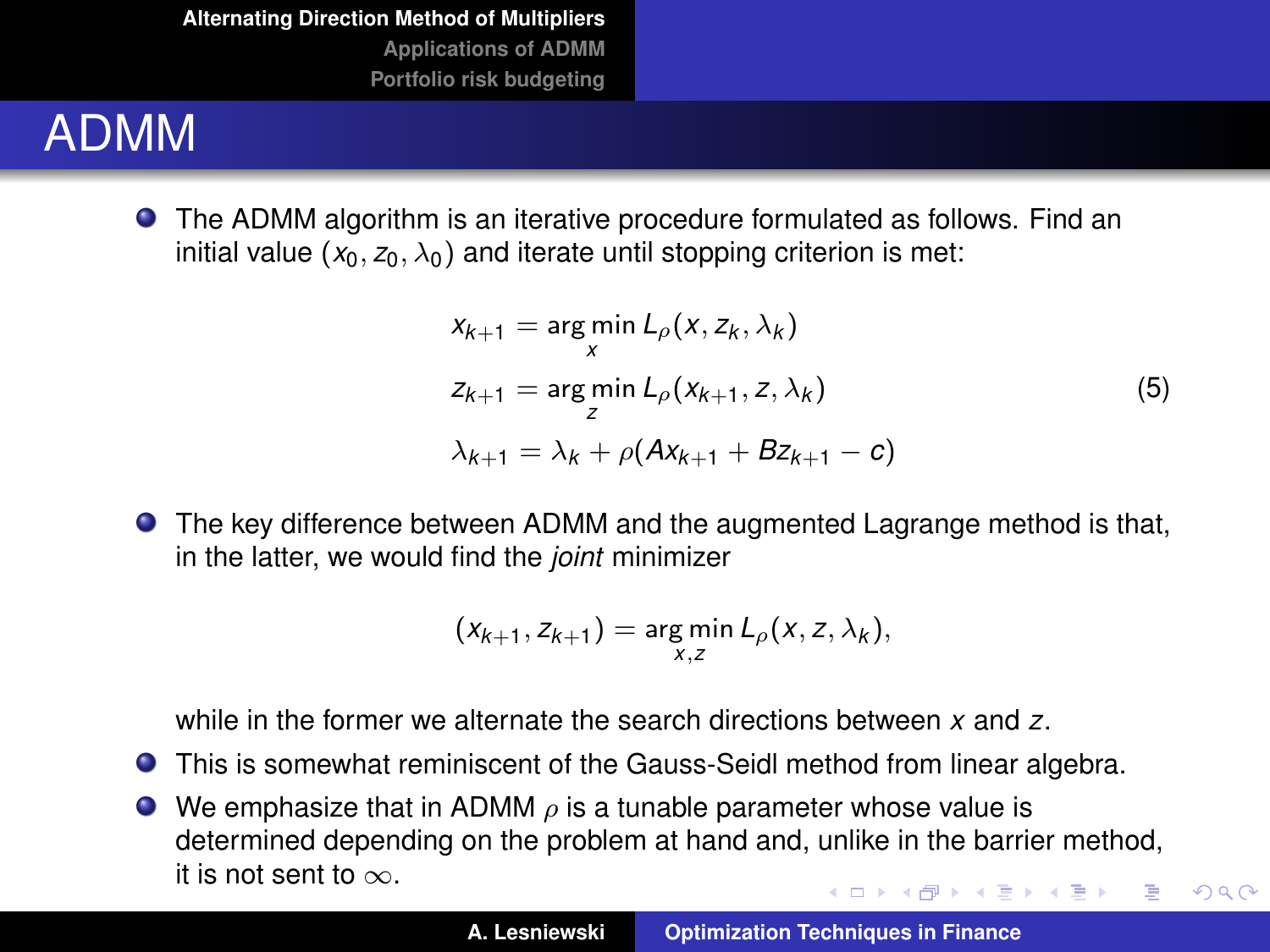# <span id="page-8-0"></span>Scaled form of ADMM

ADMM can be formulated in an equivalent (but often more convenient) way, by completing the square in the augmented Lagrangian:

$$
L_{\rho}(x, z, \lambda) = f(x) + g(z) + \lambda^{T} (Ax + Bz - c) + \frac{1}{2} \rho ||Ax + Bz - c||^{2}
$$
  
=  $f(x) + g(z) + \frac{1}{2} \rho ||Ax + Bz - c + \zeta||^{2} - \frac{1}{2} \rho ||\zeta||^{2},$ 

where  $\zeta = \frac{1}{\rho} \lambda$  is the scaled dual variable.

 $\bullet$  In terms of *x*, *z*, and *ζ*, the ADMM algorithm reads:

$$
x_{k+1} = \arg\min_{x} \left( f(x) + \frac{1}{2} \rho \|Ax + Bz_k - c + \zeta_k\|^2 \right)
$$
  
\n
$$
z_{k+1} = \arg\min_{z} \left( g(z) + \frac{1}{2} \rho \|Ax_{k+1} + Bz - c + \zeta_k\|^2 \right)
$$
(6)  
\n
$$
\zeta_{k+1} = \zeta_k + Ax_{k+1} + Bz_{k+1} - c
$$

 $\bullet$ Noti[c](#page-7-0)e that  $\zeta_k$  is the running sum [o](#page-9-0)f re[s](#page-16-0)iduals  $Ax_k + Bz_k - c$  $Ax_k + Bz_k - c$  $Ax_k + Bz_k - c$  [fr](#page-8-0)o[m](#page-2-0) [f](#page-3-0)[ea](#page-15-0)s[ib](#page-2-0)[il](#page-3-0)[it](#page-15-0)[y.](#page-16-0)

 $2Q$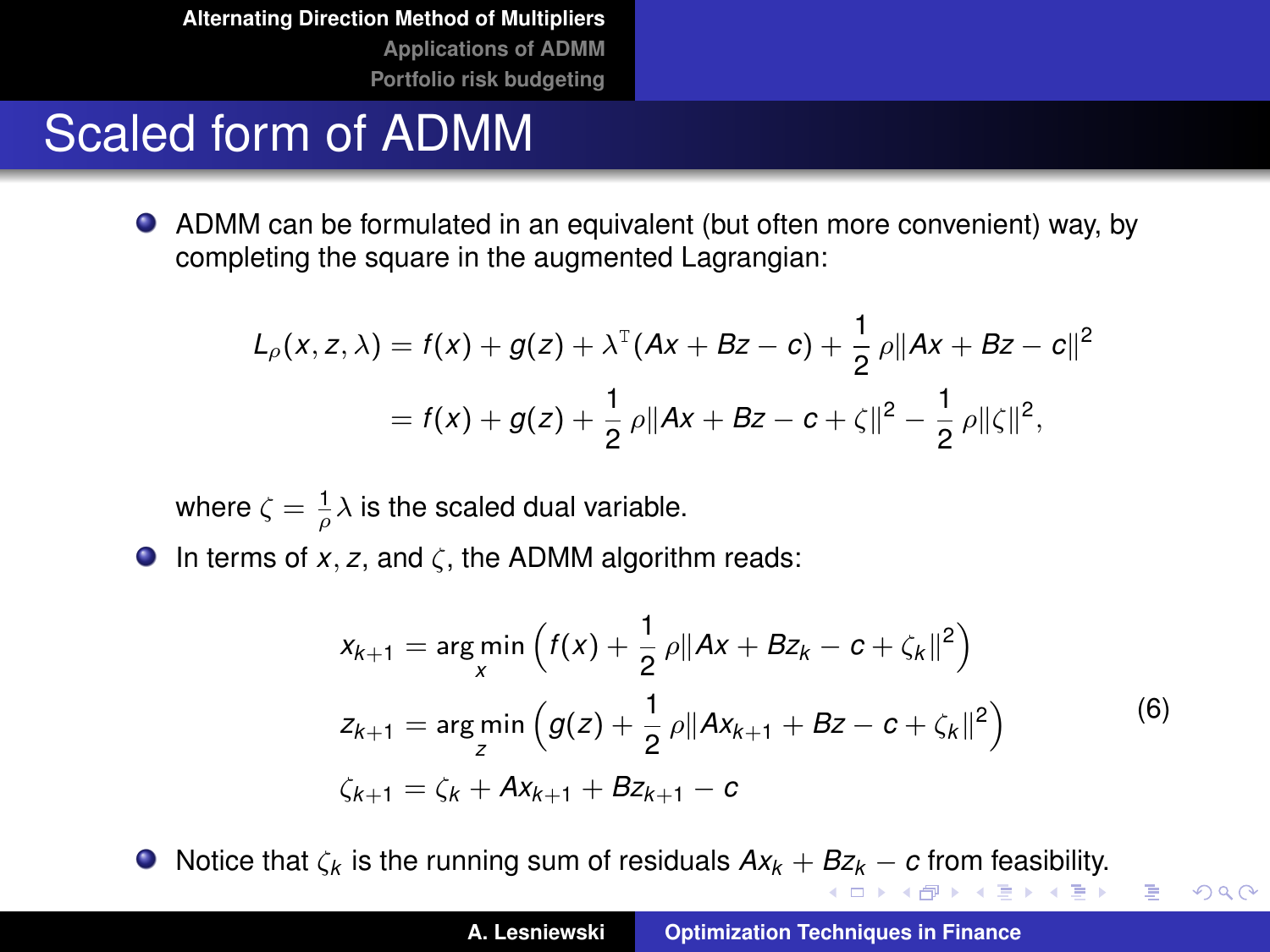#### <span id="page-9-0"></span>ADMM

- Before moving on, let us state a theorem guaranteeing the convergence of the algorithm.
- If  $f(x)$  is a function on  $\mathbb{R}^n$ , its *epigraph* is defined as the set

 $epi(f) = \{(x, t) \in \mathbb{R}^n \times \mathbb{R} : f(x) < t\}.$ 

A function  $f(x, y)$  on  $\mathbb{R}^n \times \mathbb{R}^m$  is said to have a *saddle point*, if there exists a point  $(\overline{x}, \overline{y})$  such that for all  $(x, y)$ 

$$
f(\overline{x}, y) \le f(\overline{x}, \overline{y}) \le f(x, \overline{y}). \tag{7}
$$

K ロ ▶ K 御 ▶ K 重 ▶ K 重 ▶ 三重 → 約 Q @

**IDED** In other words, starting from the point  $(\overline{x}, \overline{y})$ , the function does not increase in the direction of *y* and does not decrease in the direction of *x*.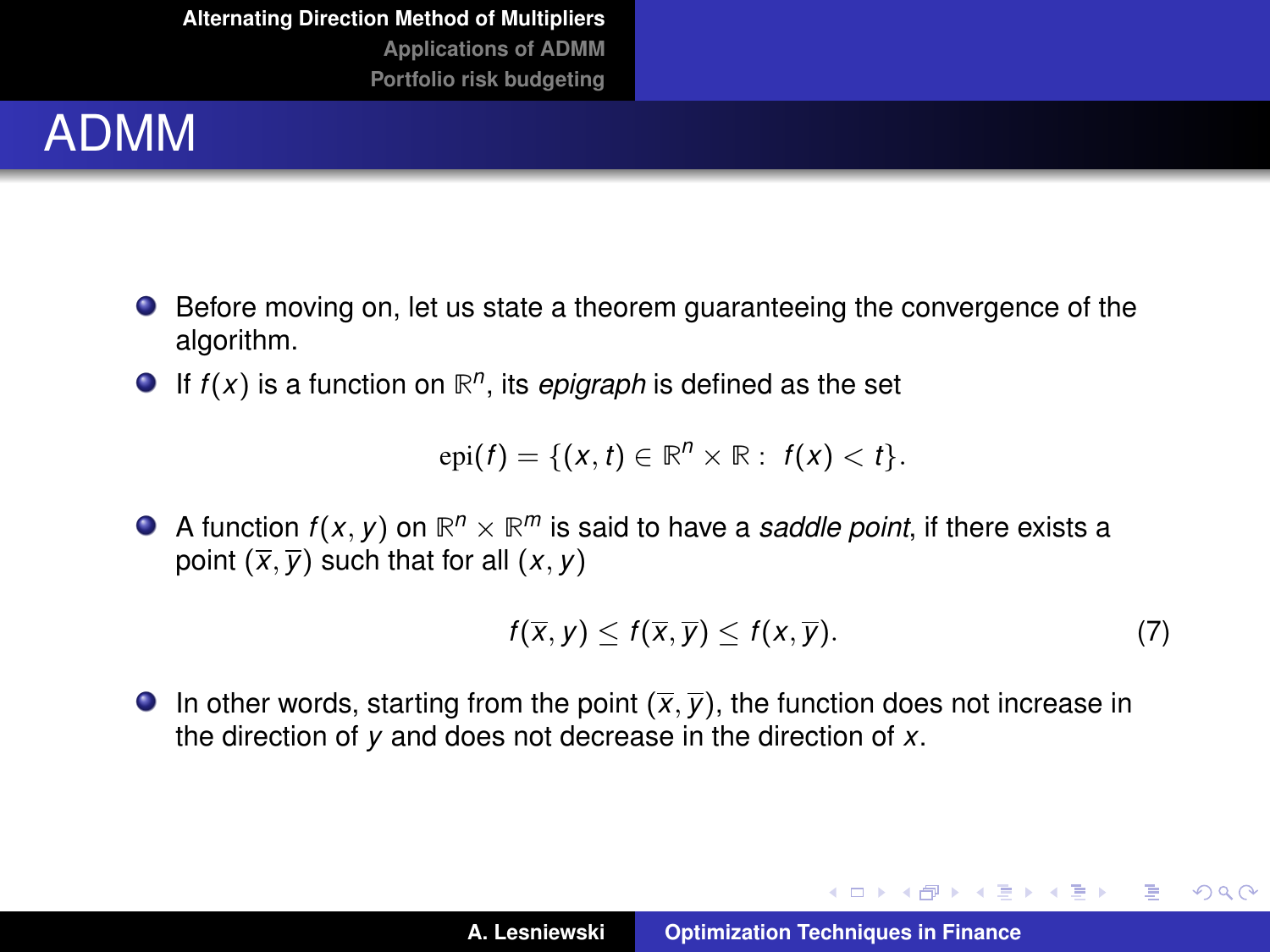**[Alternating Direction Method of Multipliers](#page-3-0) [Applications of ADMM](#page-16-0)**

**[Portfolio risk budgeting](#page-30-0)**

#### ADMM

#### $\bullet$ *Theorem*. Assume that:

- (i)  $epi(f)$  and  $epi(g)$  are nonempty, closed, and convex,
- (ii) the non-augmented Lagrange function  $L_0(x, z, \lambda)$  has a saddle point (with respect to the groups of variables  $(x, z)$  and  $\lambda$ ).

#### Then:

- $(i)$  the iterates  $(x_k, z_k)$  converge to a feasible point, i.e. the residuals go to zero  $Ax_k + Bz_k - c \rightarrow 0$ , as  $k \rightarrow \infty$ ,
- (ii) the objective function converges to its optimal value, i.e.  $f(x_k) + g(z_k) \rightarrow p^*$ , as  $k \rightarrow \infty$ ,
- (iii) the dual variables converge to their optimal point, i.e.  $\lambda_k \to \lambda^*$ , as  $k \to \infty$ .
- **•** For the proof, see [\[1\]](#page-39-1).
- $\bullet$ In the following, we assume that the assumptions of the theorem above hold.

イロメ イ団メ イヨメ イヨメー

÷.

 $298$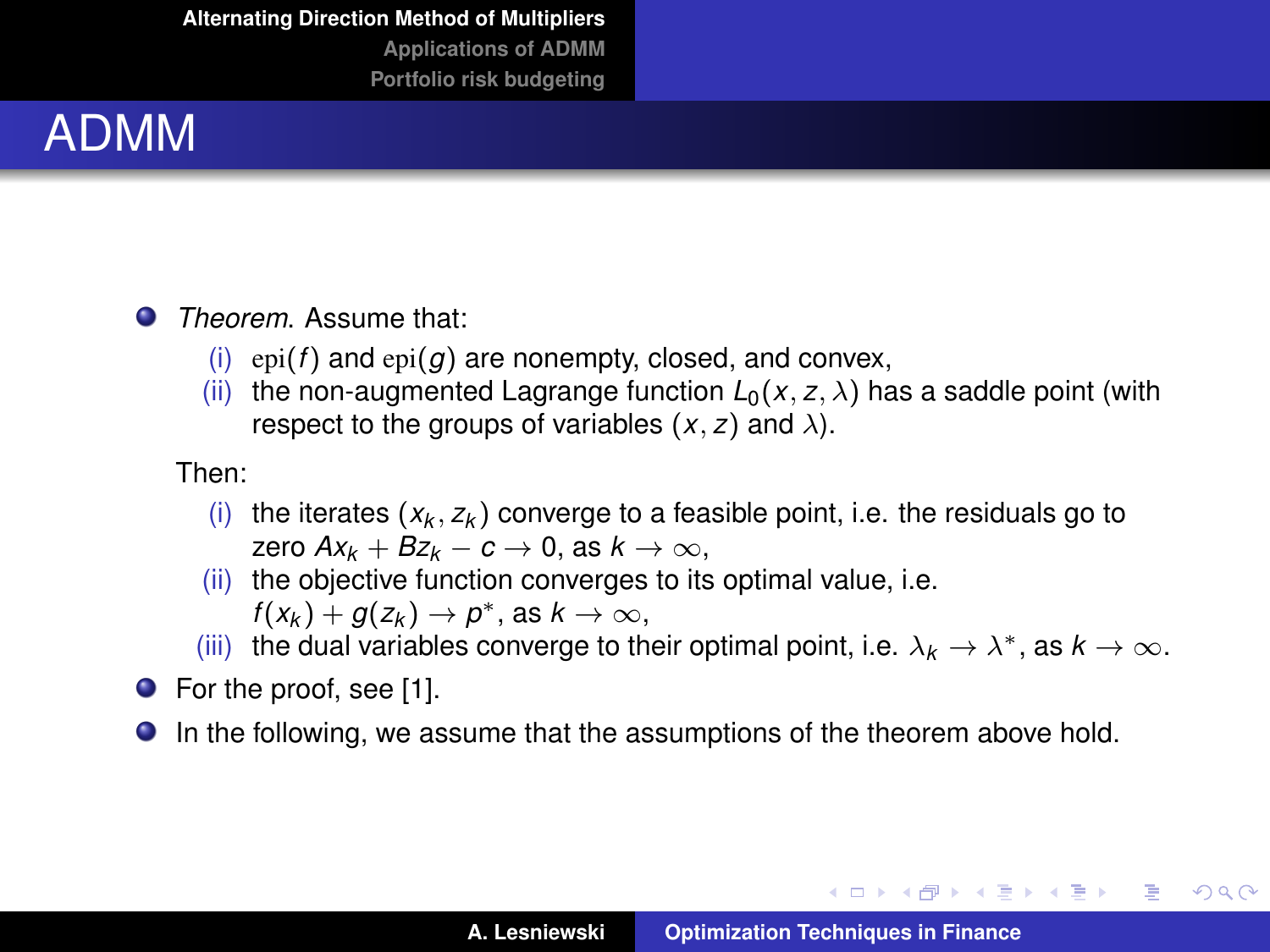# Proximal operators

- In special, but practically important cases, the *x* and *z* searches can be conducted more efficiently.
- Notice that we can express the *x*-update of in the equations defining ADMM (unscaled or scaled) as

<span id="page-11-0"></span>
$$
x' = \argmin_{x} (f(x) + \frac{1}{2} \rho ||Ax - v||^{2}),
$$
 (8)

where *v* is a constant vector ( $v = -Bz + c$  in the unscaled vector or  $v = -Bz + c + \zeta$  in the scaled version).

- An analogous formula holds for the *z* search.
- This justifies the following abstract definition: the *proximal operator* prox*f*,ρ is defined by

$$
\text{prox}_{f, \rho}(v) = \arg\min_{x} (f(x) + \frac{1}{2} \rho \|x - v\|^2). \tag{9}
$$

イロメ イ団メ イヨメ イヨメー

 $2Q$ 

重

For a detailed survey of proximal operators see [\[2\]](#page-39-2).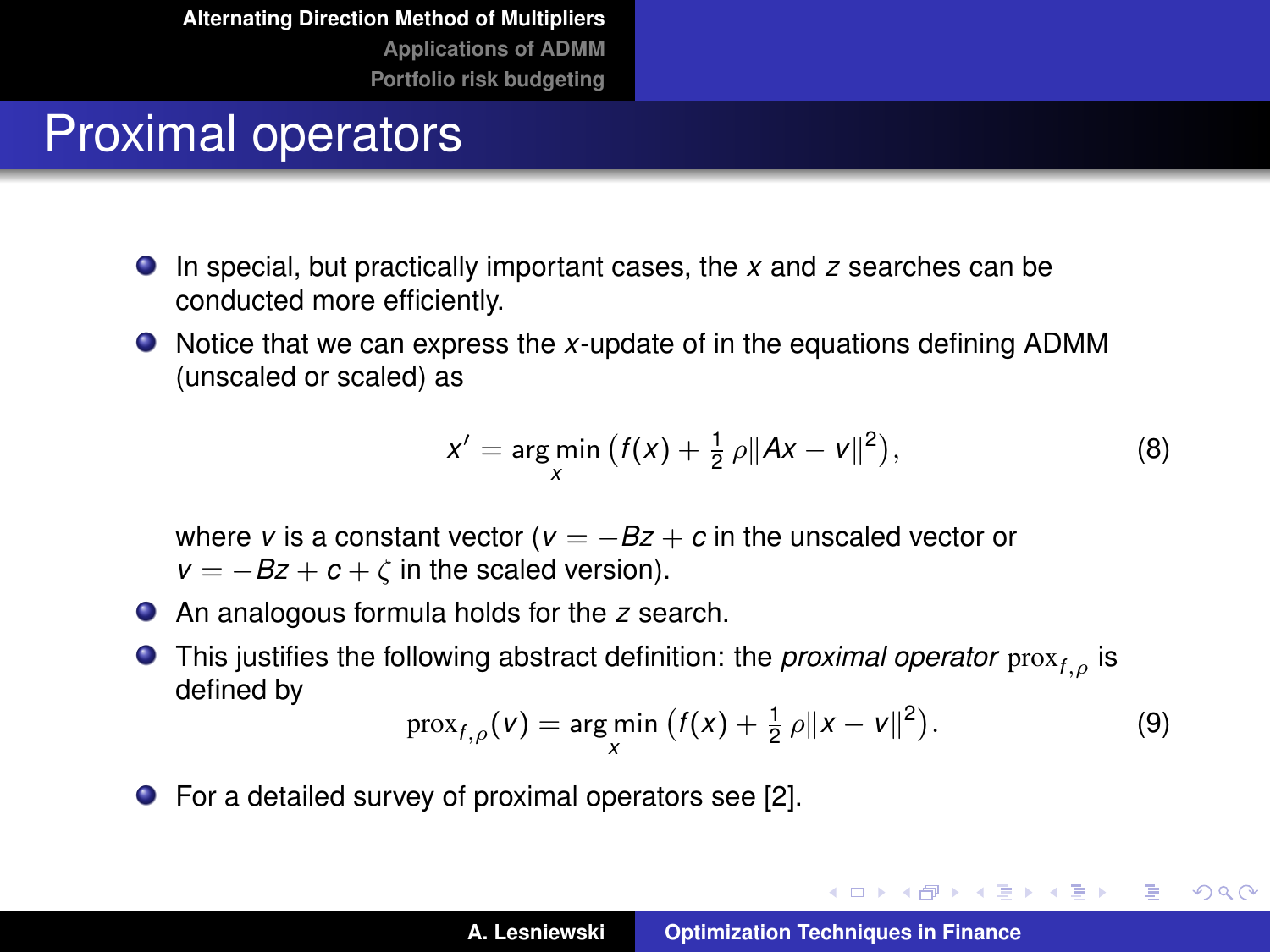# Indicator function

**Example 1.** Consider the case of the *indicator function*  $f(x) = \chi_C(x)$  of a set  $C \subset \mathbb{R}^n$ , defined as follows:

<span id="page-12-0"></span>
$$
\chi_C(x) = \begin{cases} 0, & \text{if } x \in C, \\ \infty, & \text{otherwise.} \end{cases} \tag{10}
$$

- $\bullet$  Consider the case of  $A = I$ .
- Clearly, if  $v \in C$ , then  $x' = v$ . Otherwise,  $x'$  is the element of C with the shortest Euclidean distance to *v*.
- This defines a mapping  $\Pi_C : \mathbb{R}^n \to C$ , called the *projection* onto the set C.
- **O** In other words,

$$
x' = \text{projection of } v \text{ onto the set } C
$$
  
=  $\Pi_C(v)$ . (11)

K ロ ⊁ K 伊 ⊁ K 君 ⊁ K 君 ⊁ …

 $2Q$ 言い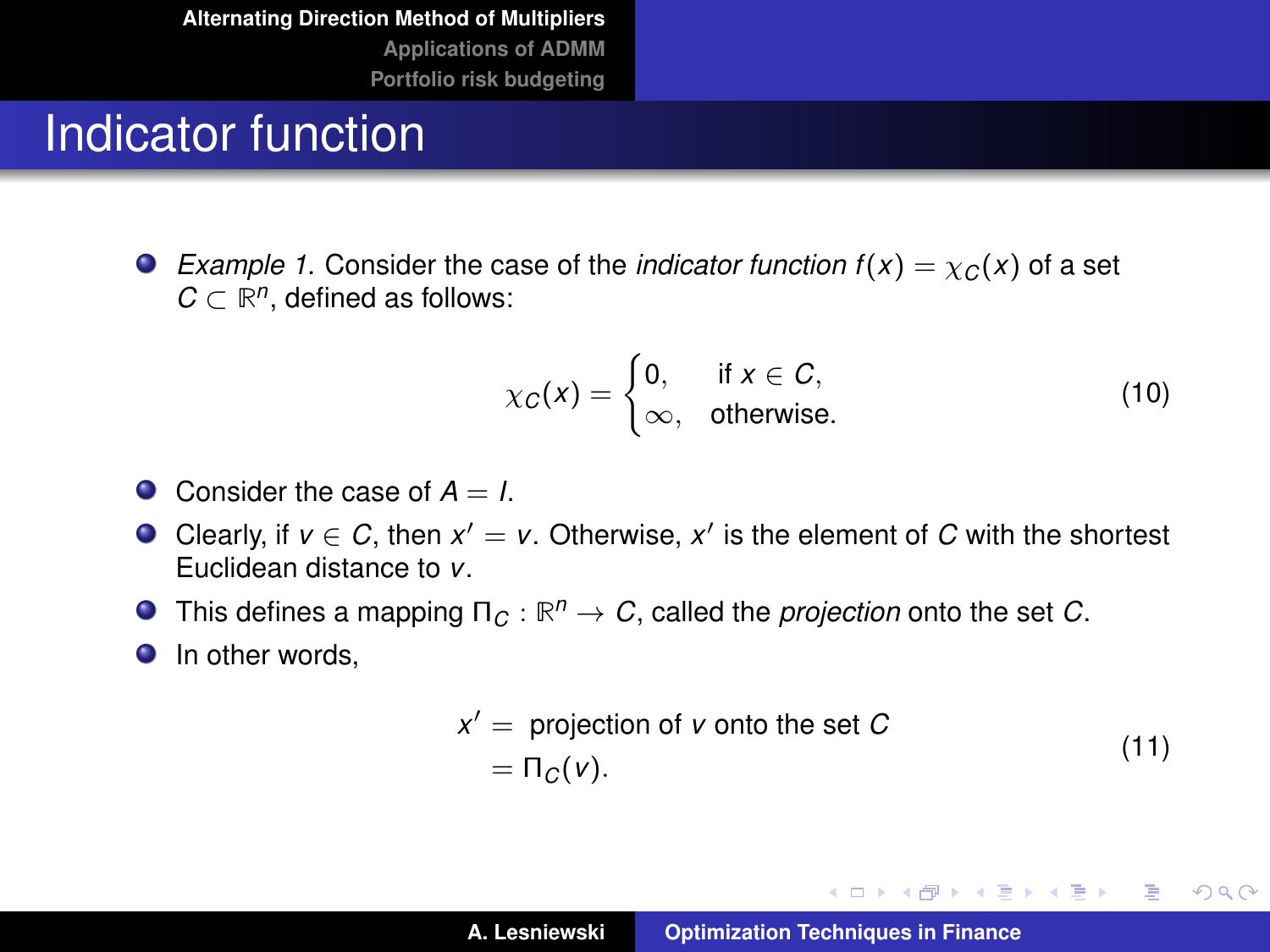# Quadratic objective function

*Example 2*. Consider first the unconstrained quadratic objective function: .

$$
f(x) = \frac{1}{2} x^{\mathrm{T}} P x + q^{\mathrm{T}} x + r, \qquad (12)
$$

with positive semidefinite *P*.

 $\bullet$  In this, we can solve the optimization problem [\(8\)](#page-11-0) explicitly:

$$
x' = (P A^{T} A + \rho)^{-1} (\rho A^{T} v - q), \qquad (13)
$$

K ロ ⊁ K 伊 ⊁ K 君 ⊁ K 君 ⊁ …

重。  $2Q$ 

assuming that  $P + \rho A^{T}A$  is invertible.

- For matrix inversion, one should use an appropriate direct method of numerical linear algebra, that suits best the structure of the matrix  $P + \rho A^{T}A$ .
- In cases when *P*−<sup>1</sup> is known explicitly, we can use the matrix inversion lemma, which we have already discussed in these notes:

$$
(P + \rho A^{T} A)^{-1} = P^{-1} - \rho P^{-1} A^{T} (I + \rho A P^{-1} A^{T})^{-1} A P^{-1}, \qquad (14)
$$

assuming that all the inverses exist.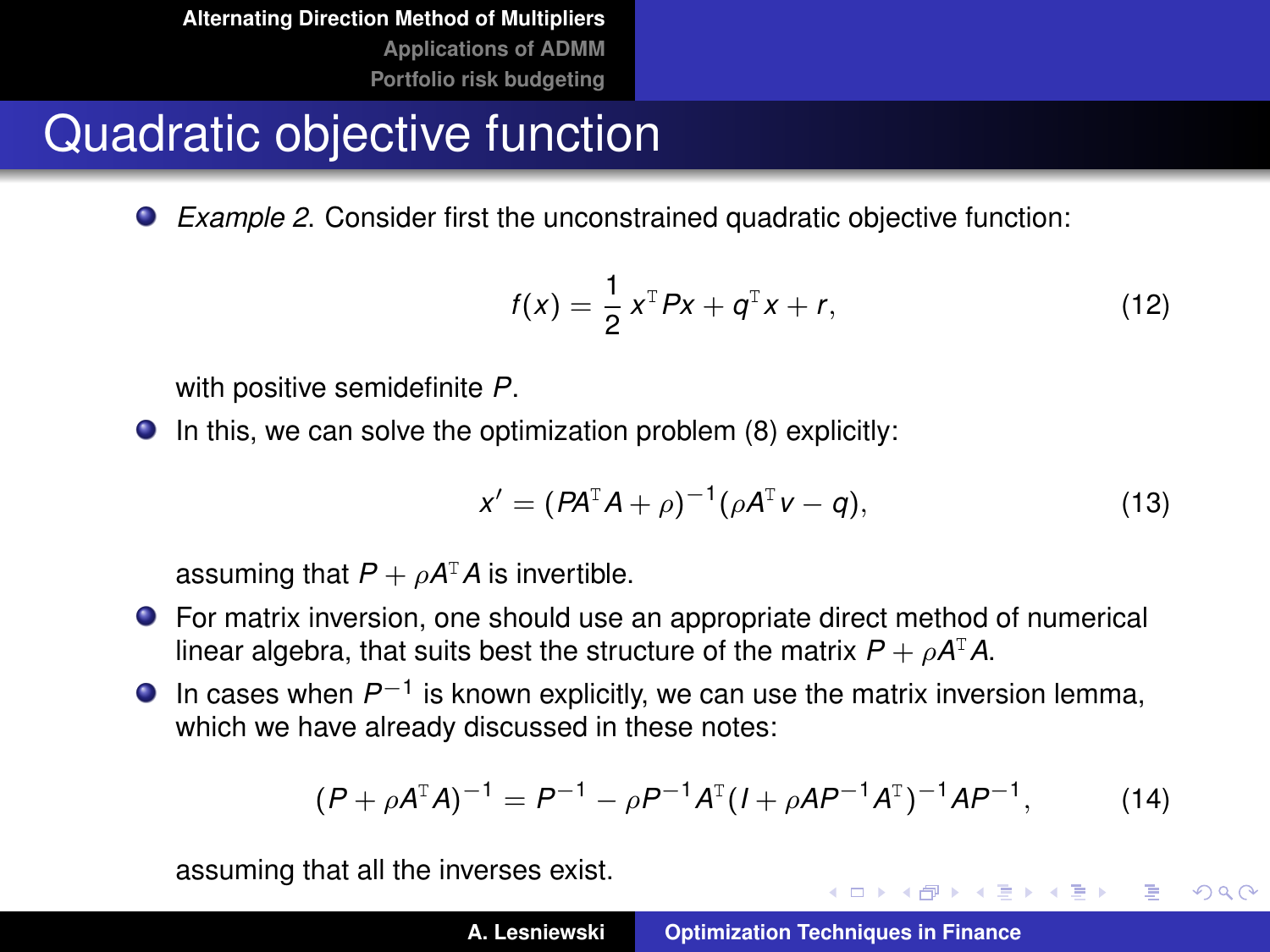# Separable function

- *Example 3.* If *x* can be decomposed into subvectors  $x = (x_1, \ldots, x_p)$  such that (i) the matrix  $A$  is block diagonal with respect to this decomposition, and (ii)  $f(x)$ is separable, i.e.  $f(x) = f_1(x_1) + \ldots + f_p(x_p)$ , then the augmented Lagrange function is also separable.
- In this case, the *x* minimizations for each of the subvectors *x<sup>i</sup>* can be carried out in parallel.
- In particular, if the decomposition extends all the way to individual components of  $x = (x_1, \ldots, x_n)$ ,  $f(x) = f_1(x_1) + \ldots + f_n(x_n)$ , the *x* minimizations can be carried out through *n* independent scalar minimizations.
- One such example is the *L*<sub>1</sub> norm.

イロメ イ部メ イヨメ イヨメー

Þ

 $298$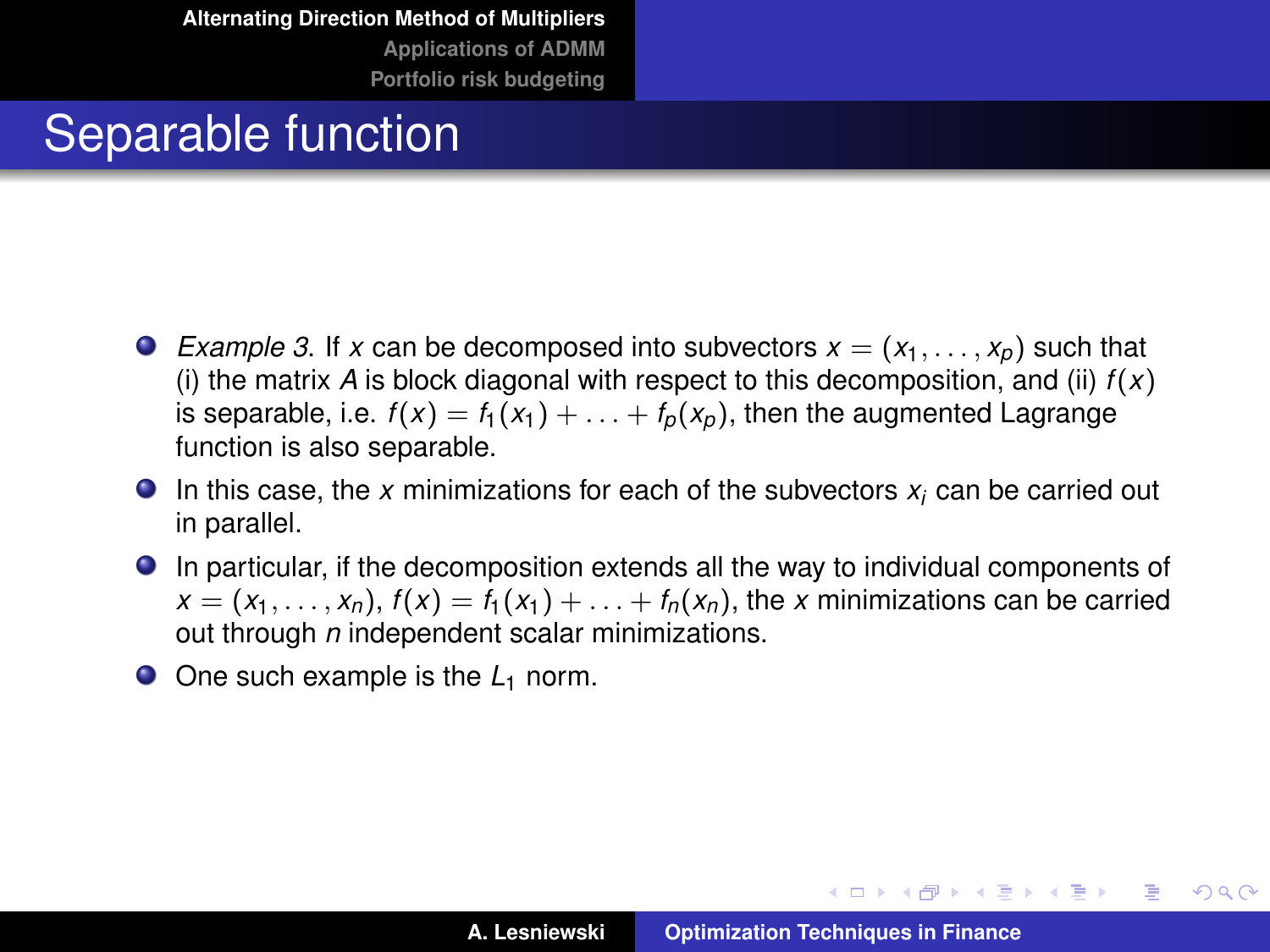#### <span id="page-15-0"></span>Absolute value

*Example 4.* **Consider the non-smooth function**  $f(x) = \alpha |x|, x \in \mathbb{R}$ **, where**  $\alpha > 0$ **:** 

$$
x' = \underset{x}{\arg\min} \left( \alpha |x| + \frac{1}{2} \rho (x - v)^2 \right).
$$

Even though |*x*| is not differentiable, the minimizer is easy to find and is given by

$$
x' = S_{\alpha/\rho}(v),\tag{15}
$$

where the *soft thresholding operator*  $S_{\kappa}$  is given by

$$
S_{\kappa}(v) = \begin{cases} v - \kappa, & \text{if } v > \kappa, \\ 0, & \text{if } |v| \leq \kappa, \\ v + \kappa, & \text{if } v < -\kappa. \end{cases}
$$
 (16)

Note that this can be written as

$$
S_{\kappa}(v)=(1-\kappa/|v|)^{+}v,\qquad \qquad (17)
$$

K ロ ▶ K 御 ▶ K 唐 ▶ K 唐 ▶ 『唐』

 $2Q$ 

showing that  $S_k$  has the shrinking effect on  $v$ .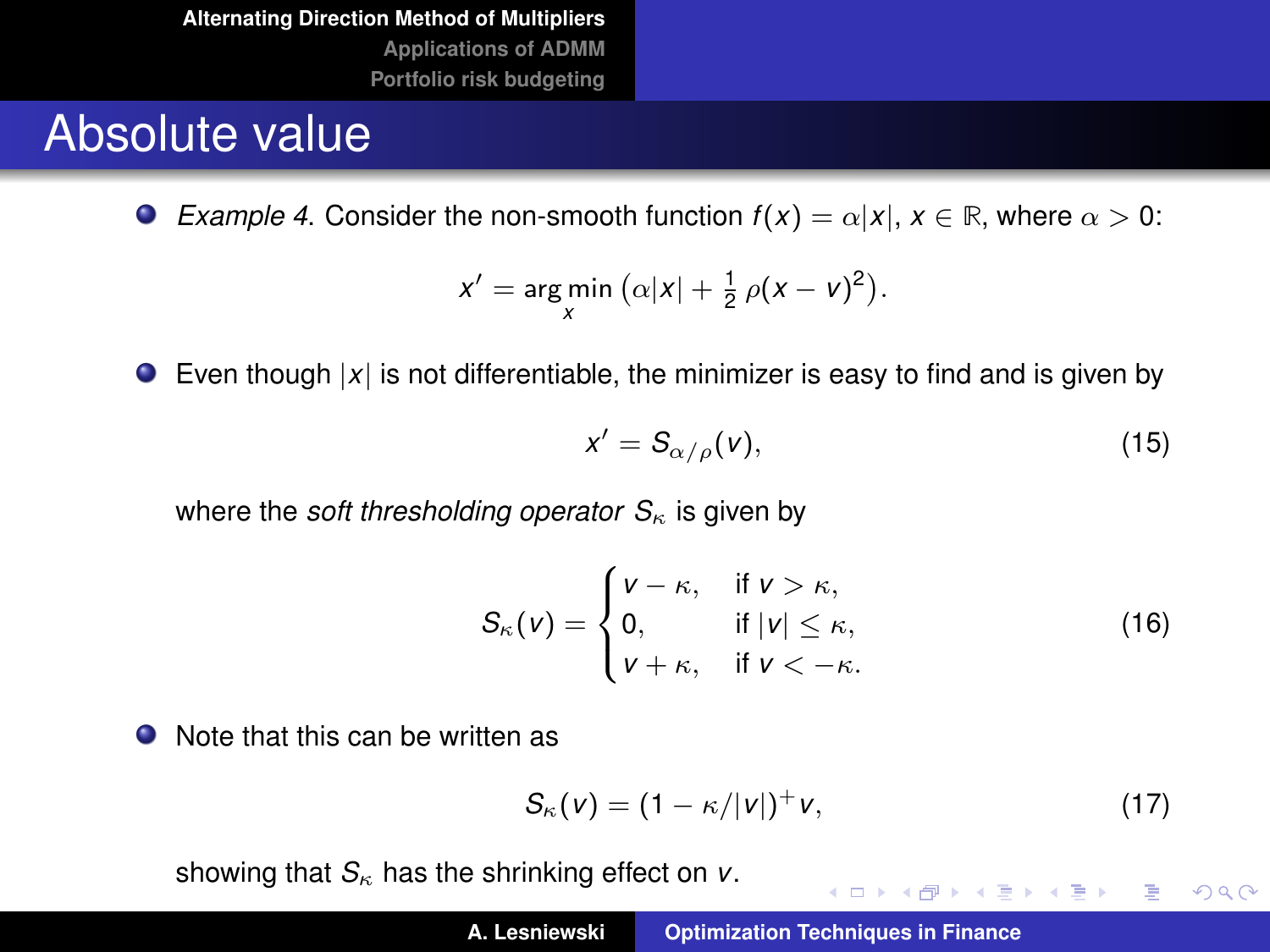<span id="page-16-0"></span>Convex optimization revisited

Consider a constrained convex optimization problem:

$$
\min_{x} f(x) \quad \text{subject to } x \in C, \tag{18}
$$

where  $C \subset \mathbb{R}^n$  is a convex set.

**O** This can be written in the ADMM form as follows:

$$
\min_{x,z} f(x) + g(z) \quad \text{subject to } x - z = 0,
$$
\n(19)

where  $g(z) = \chi_C(z)$  is the indicator function of *C*, as defined in [\(10\)](#page-12-0).

The augmented Lagrange function (using the scaled dual variable) reads

$$
L_{\rho}(x, z, \zeta) = f(x) + g(z) + \frac{1}{2} \rho \|x - z + \zeta\|^2.
$$
 (20)

イロメ イ部メ イヨメ イヨメー

 $2Q$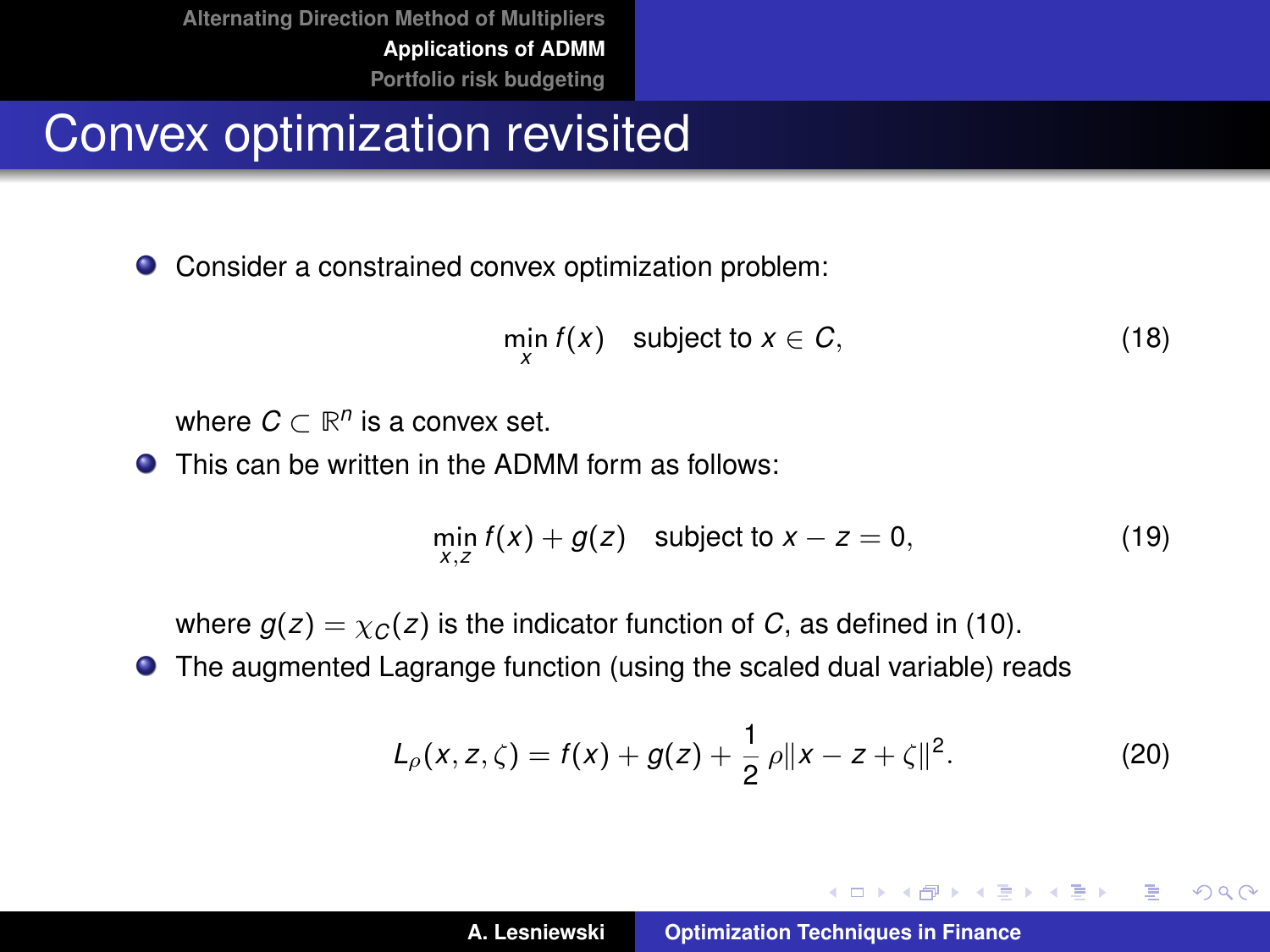# Convex optimization revisited

As a consequence, the ADMM algorith reads

$$
x_{k+1} = \underset{x}{\arg\min} \left( f(x) + \frac{1}{2} \rho \|x - z_k + \zeta_k\|^2 \right)
$$
  
\n
$$
z_{k+1} = \Pi_C (x_{k+1} + \zeta_k)
$$
  
\n
$$
\zeta_{k+1} = \zeta_k + x_{k+1} - z_{k+1}
$$
\n(21)

 $\bullet$  Note that the *x* update is given by the proximal operator  $prox_{f,\rho}(z_k - \zeta_k)$ .

イロメ イ団メ イヨメ イヨメー

重

 $2Q$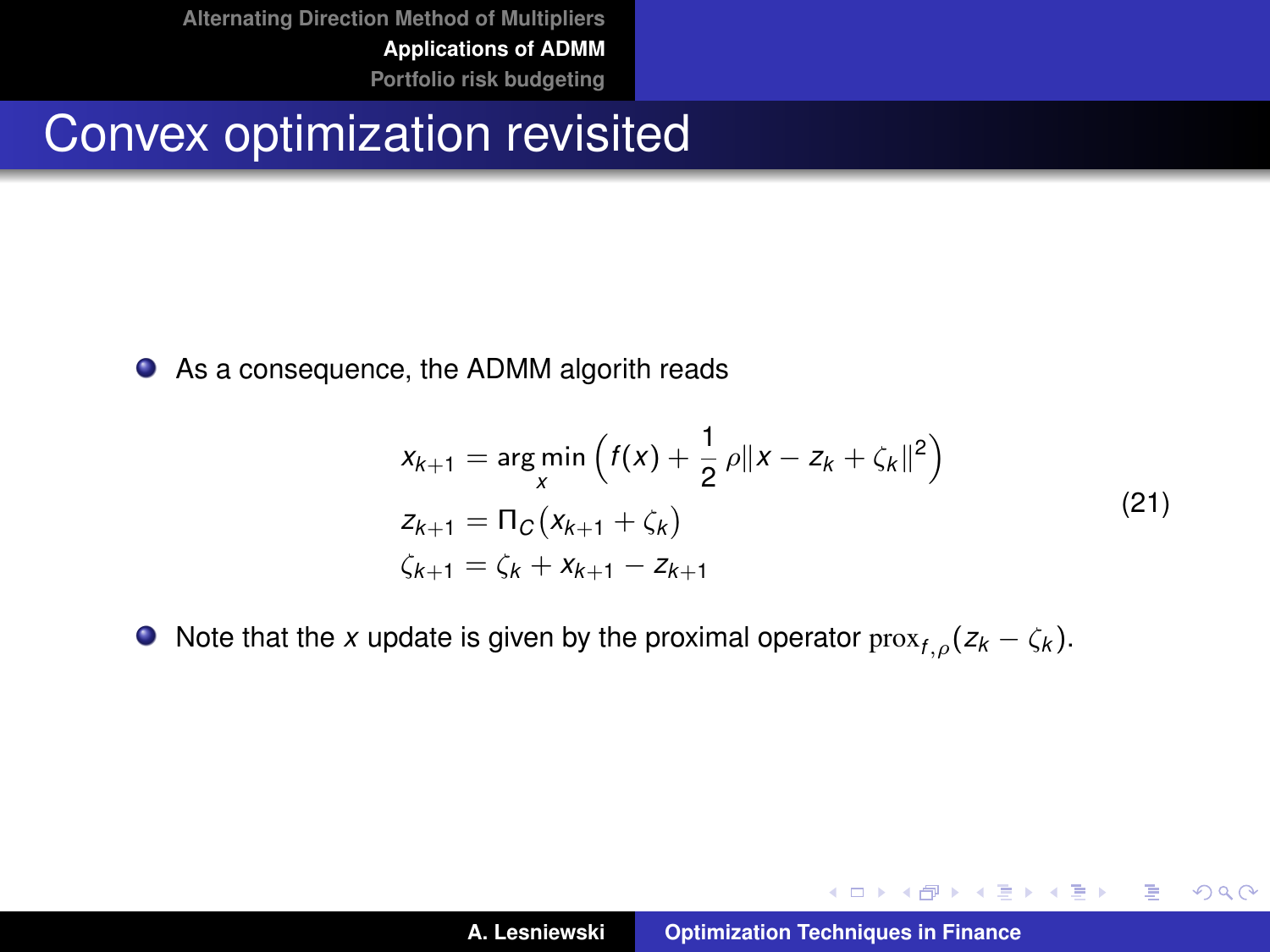# LASSO regression

● Recall that the problem of estimating a linear regression model with LASSO regularization is the following optimization problem:

$$
\min_{x} \frac{1}{2} \|Ax - b\|_{2}^{2} + \alpha \|x\|_{1},
$$
\n(22)

イロメ イ部メ イヨメ イヨメー

 $2Q$ 

重

where *A* is a matrix built out of data, and  $\alpha > 0$  is the parameter quantifying the strength of the regularization.

**O** This can be formulated in ADMM form as follows:

$$
\min_{x} \frac{1}{2} \|Ax - b\|_2^2 + \alpha \|z\|_1 \quad \text{subject to } x - z = 0. \tag{23}
$$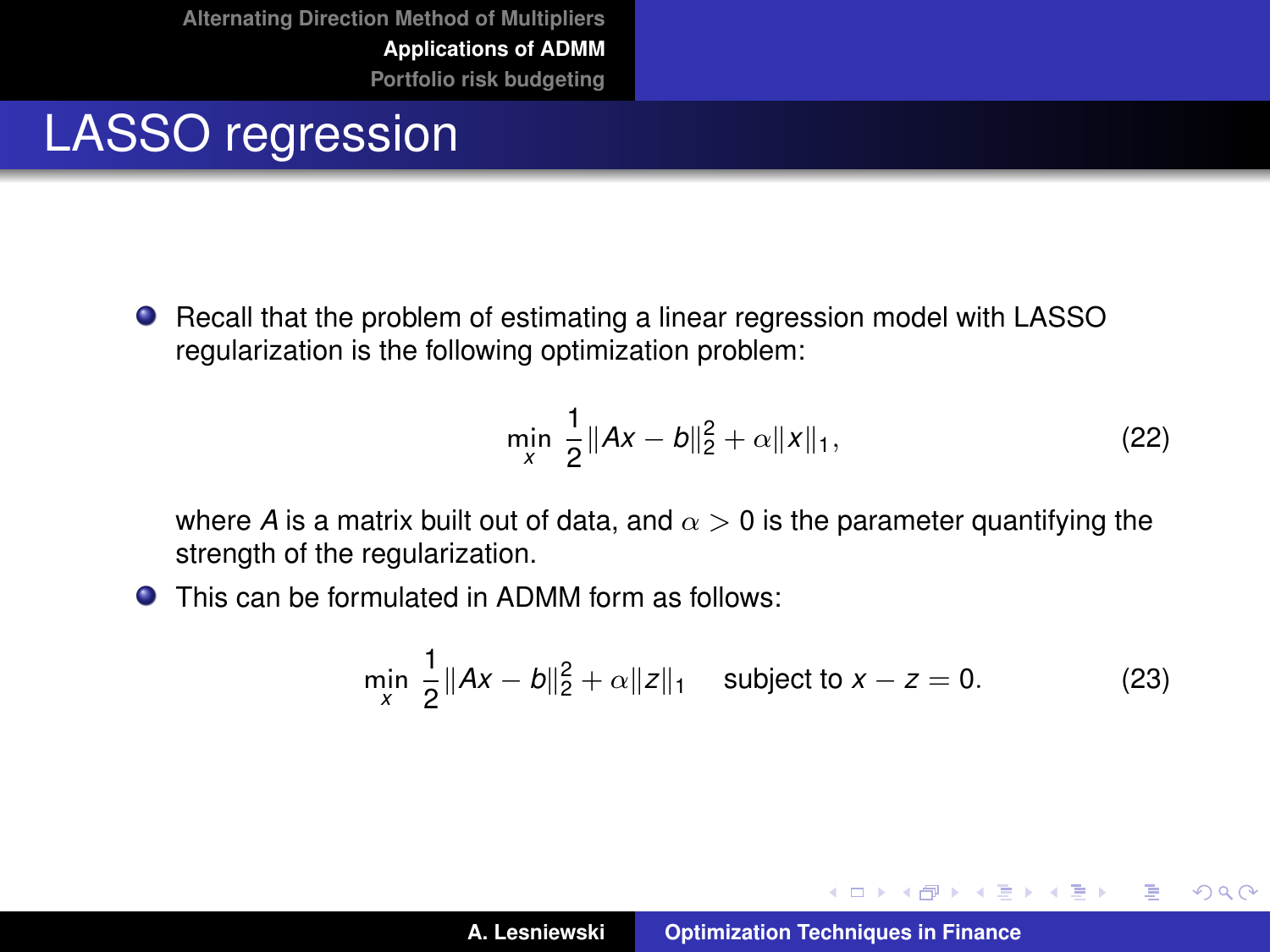### LASSO regression

The calculations done in the examples above show that the ADMM algorithm for this problem can be written as

$$
x_{k+1} = (A^T A + \rho I)^{-1} (A^T b + \rho z_k - \lambda_k)
$$
  
\n
$$
z_{k+1} = S_{\alpha/\rho} (x_{k+1} + \lambda_k/\rho)
$$
  
\n
$$
\lambda_{k+1} = \lambda_k + \rho (x_{k+1} - z_{k+1})
$$
\n(24)

Note that the matrix  $A^T A + \rho I$  is invertible as along as  $\rho > 0$ .

イロメ イ団メ イヨメ イヨメー

重

 $2Q$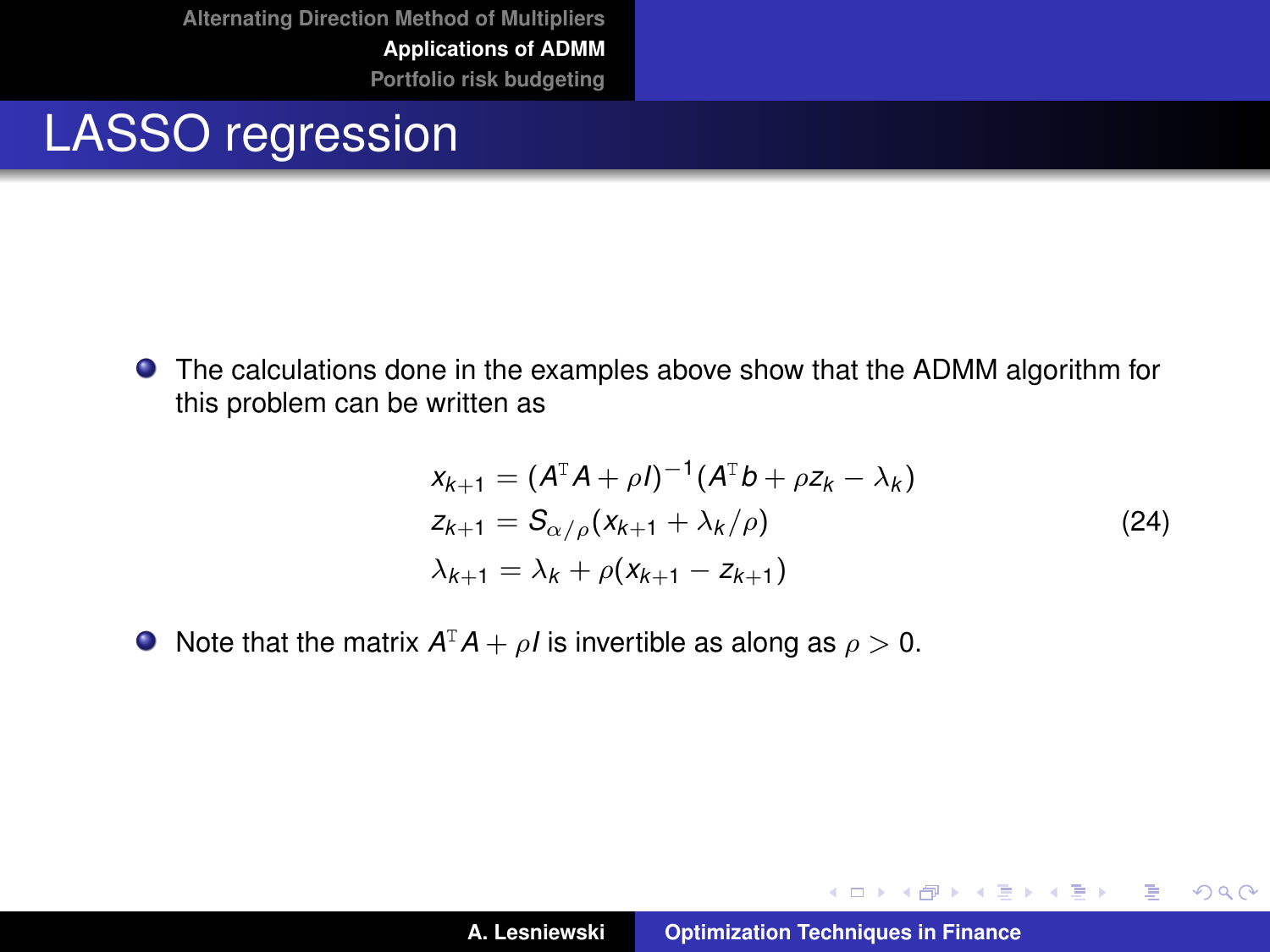# Consensus optimization

- As a motivation for the next topic, we consider the task of estimating the parameters θ of a statistical model (say, a time series model) based on *p* different large datasets  $X_1, \ldots, X_p$ .
- The log likelihood function of the dataset  $\mathcal{X}_i$  is  $f_i(\theta)=-\log\mathcal{L}(\theta|\mathcal{X}_i)$ , and the aggregate log likelihood function is

$$
f(\theta)=\sum_{i=1}^p f_i(\theta).
$$

- The MLE estimate  $\theta^*$  of  $\theta$  is the minimizer of  $f(\theta)$ . For performance reasons, we would like to carry out the optimization in a distributed manner.
- This leads to the problem of *consensus optimization*.
- $\bullet$ In the following, we revert to denote the parameters by *x* rather than θ.

イロメ イ団メ イヨメ イヨメー

 $2Q$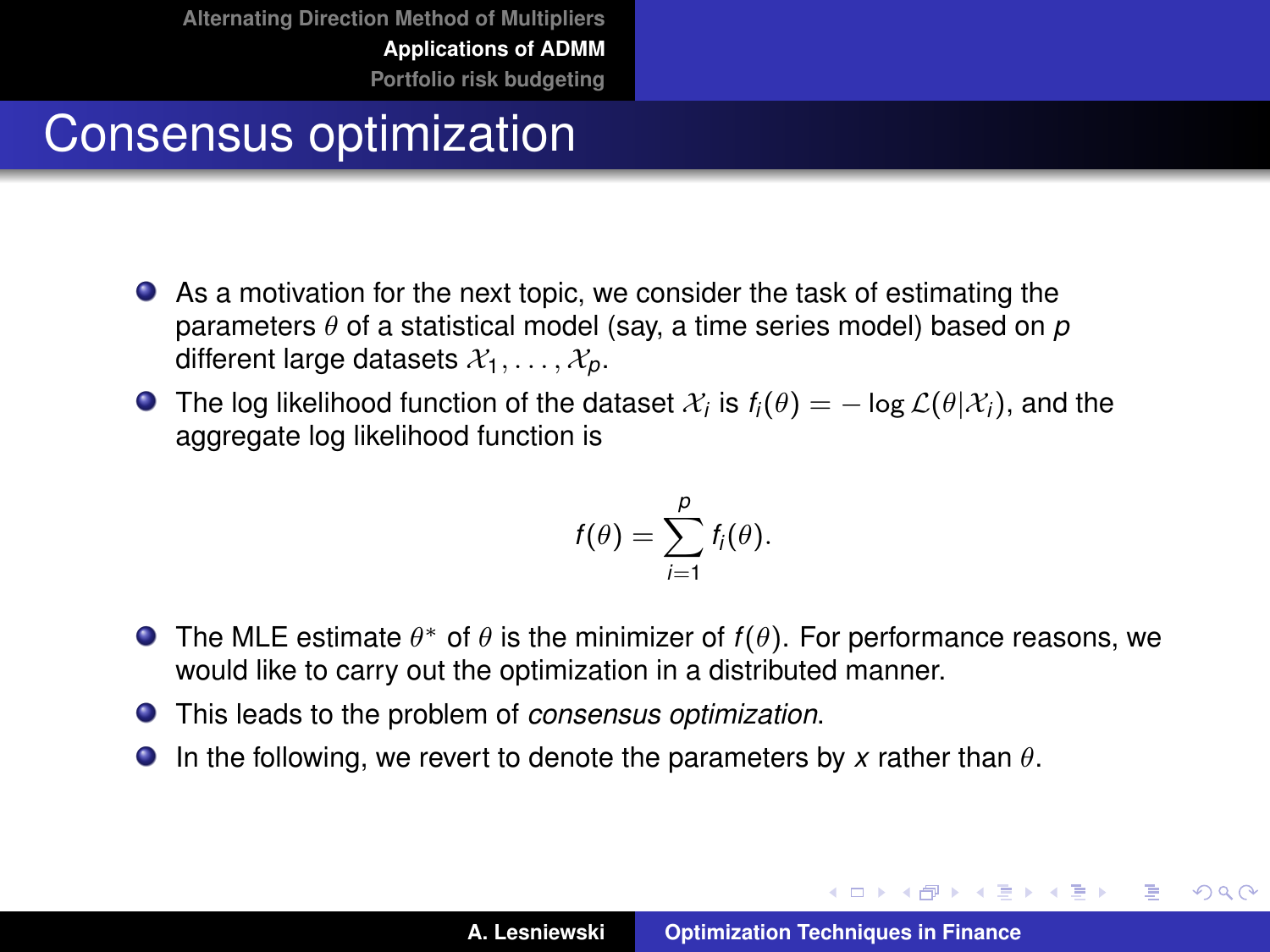# Consensus optimization

We consider the problem in which the objective functions has *p* terms (for example,  $f_i(x)$  is the objective function of *i*-th block of training data):

$$
\min \sum_{i=1}^{p} f_i(x). \tag{25}
$$

イロメ イ部メ イヨメ イヨメー

 $2Q$ 

Þ

- $\bullet$  We could add a regularization term  $r(x)$  to the objective function, such as Tikhonov regularization or LASSO penalty.
- Splitting the arguments, we can write this problem in ADMM form:

$$
\min \sum_{i=1}^{p} f_i(x_i) \quad \text{subject to } x_i - z = 0,
$$
 (26)

where *x<sup>i</sup>* are referred to as local variables, and *z* is the global variable.

**O** The augmented Lagrange function reads

$$
L_{\rho}(x, z, \lambda) = \sum_{i=1}^{p} (f_i(x_i) + \lambda_i^{T}(x_i - z) + \frac{1}{2} \rho ||x_i - z||^2).
$$
 (27)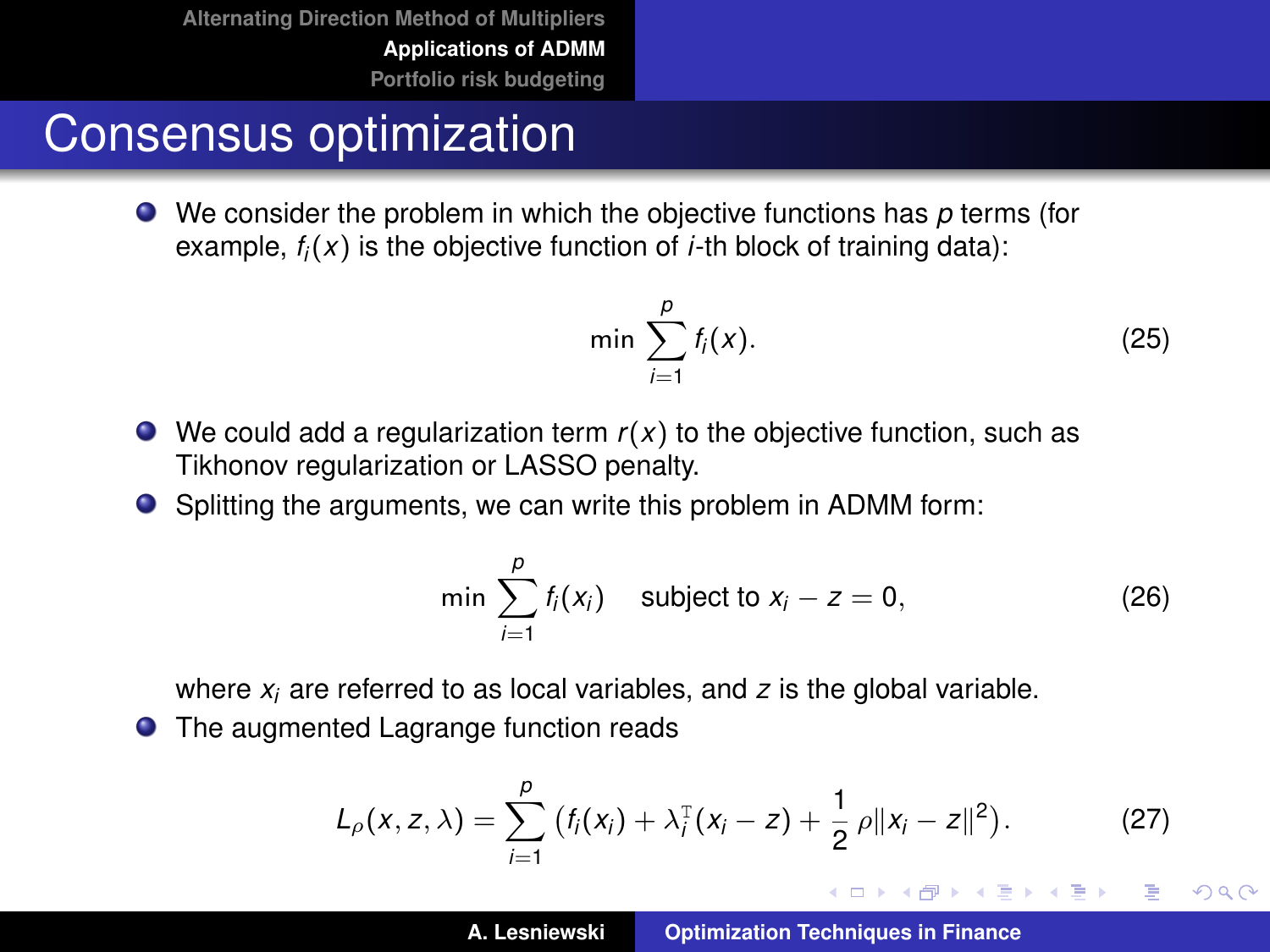#### Consensus optimization

#### **O** The ADMM iteration takes the form

$$
x_{i,k+1} = \underset{x_i}{\arg\min} (f_i(x_i) + \lambda_{i,k}^T(x_i - z_k) + \frac{1}{2} \rho ||x_i - z_k||^2)
$$
  

$$
z_{k+1} = \frac{1}{\rho} \sum_{i=1}^{\rho} (x_{i,k+1} + \lambda_{i,k}/\rho)
$$
 (28)  

$$
\lambda_{i,k+1} = \lambda_{i,k} + \rho(x_{i,k+1} - z_{k+1})
$$

First order condition requires that  $\nabla_z L_\rho(x, z, \lambda) = 0$ , or

$$
\sum_{i=1}^{p} \lambda_i = 0. \tag{29}
$$

イロトメ 御 トメ 君 トメ 君 トー

重

 $2Q$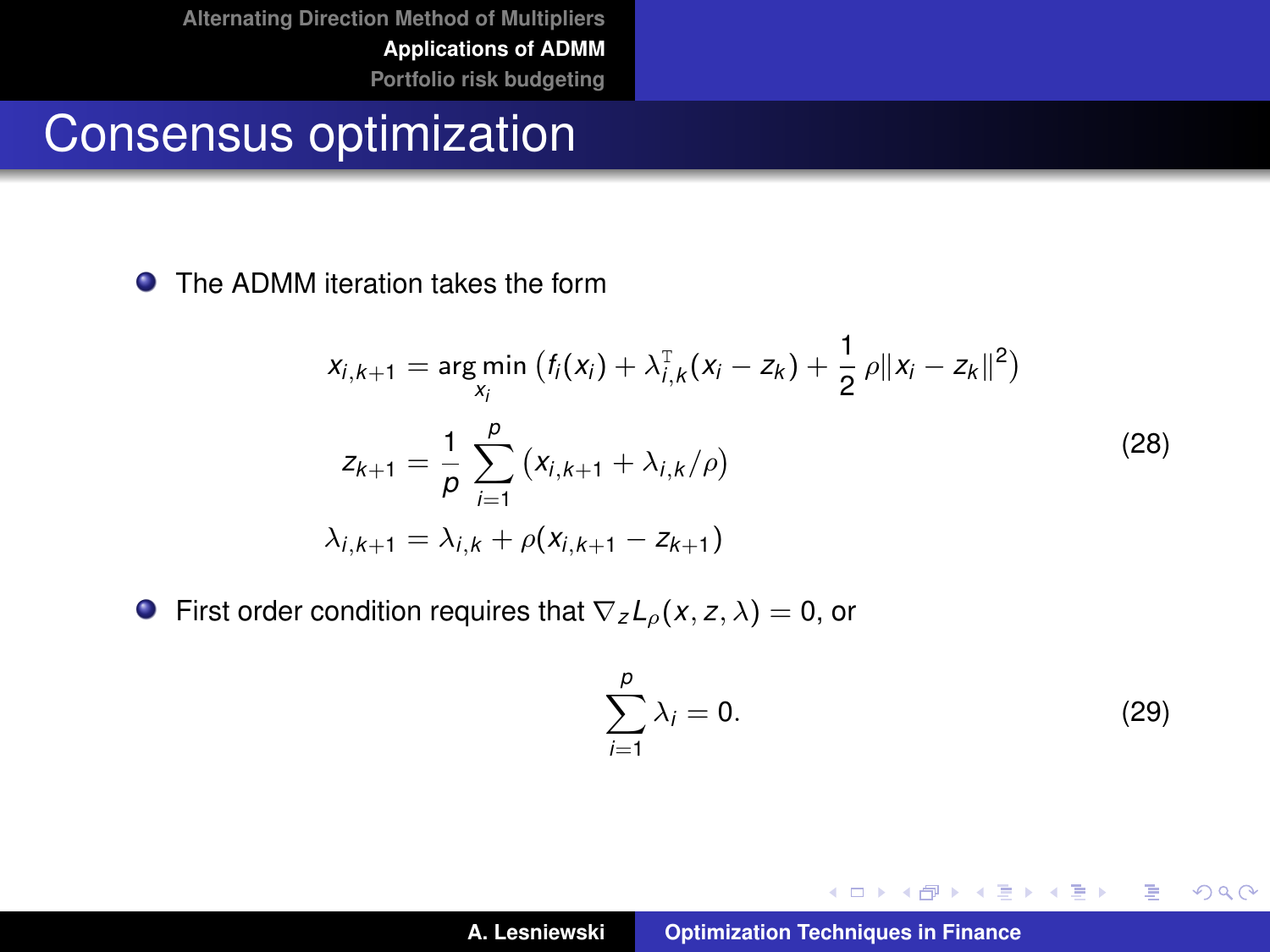### Consensus optimization

The algorithm can thus be written in the following simpler form:

$$
x_{i,k+1} = \underset{x_i}{\arg \min} (f_i(x_i) + \lambda_{i,k}^{\mathrm{T}}(x_i - \overline{x}_k) + \frac{1}{2} \rho \|x_i - \overline{x}_k\|^2)
$$
  
\n
$$
\lambda_{i,k+1} = \lambda_{i,k} + \rho(x_{i,k+1} - \overline{x}_{k+1}),
$$
\n(30)

where

$$
\overline{x}_k = \frac{1}{p} \sum_{i=1}^p x_{i,k}.
$$
 (31)

イロメ イ部メ イヨメ イヨメー

 $2Q$ 

- This can be summarized as the following fully parallelizable procedure:  $\bullet$ 
	- (i) collect  $x_{i,k}$  from the processors and calculate the average  $\overline{x}_k$ ,
	- (ii) send  $\overline{x}_k$  to the processors,
	- $(iii)$  update  $\lambda_{i,k}$  in each of the processors,
	- $(iv)$  update  $x_{i,k}$  in each of the processors.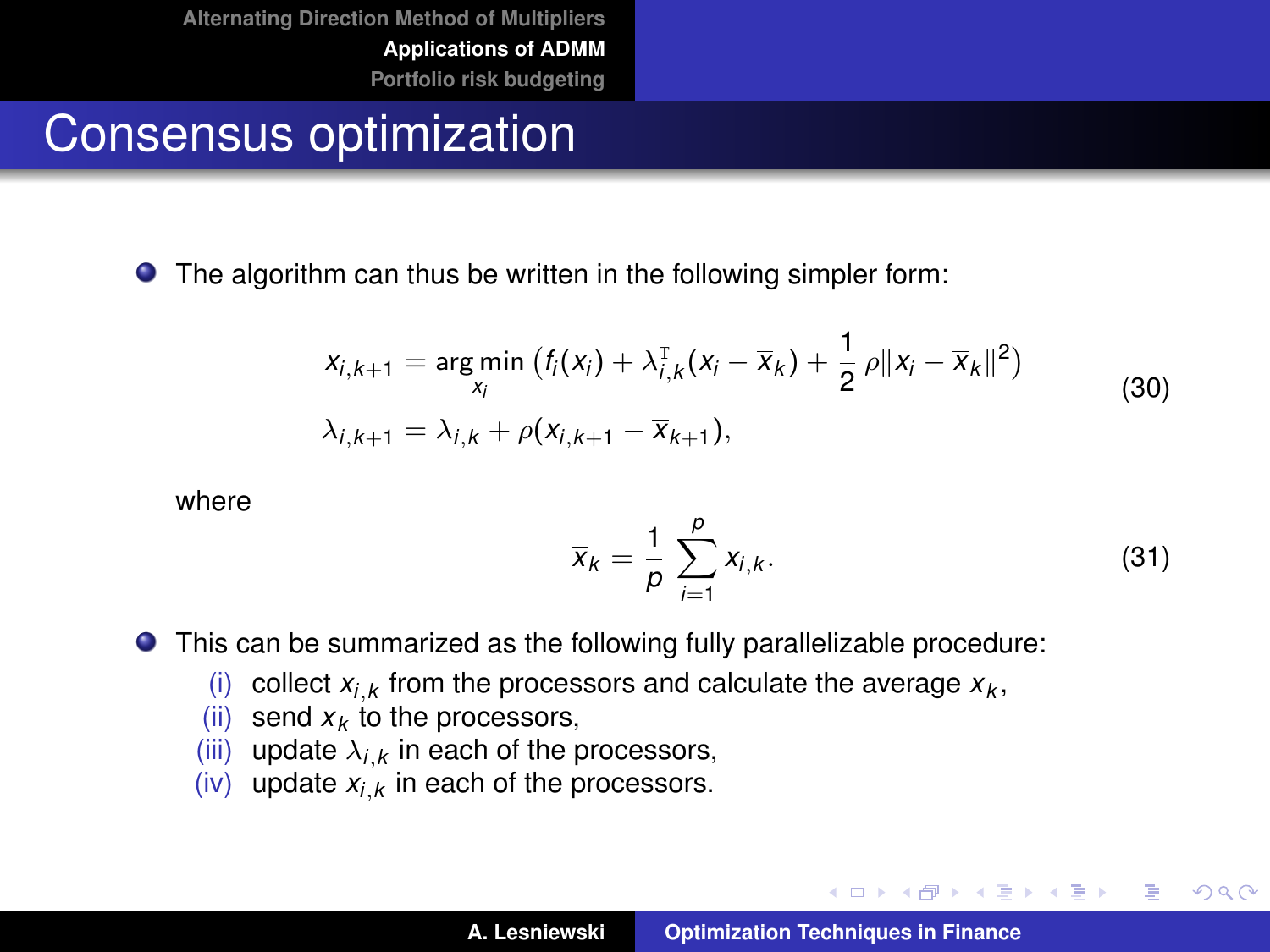# Consensus optimization

- Going back to the motivating example, we could interpret this procedure statistically as follows.
- $\bullet$   $x_{i,k+1}$  is the MAP estimate of  $x_i$  under the prior probability distribution  $N(\bar{x}_k + \lambda_{i,k}/\rho, \rho)$ .
- The mean of the prior distribution is the previous iteration's consensus adjusted by processor's *i* own view (the shadow price of disagreement with consensus).

イロメ イ部メ イヨメ イヨメー

 $2Q$ 

Þ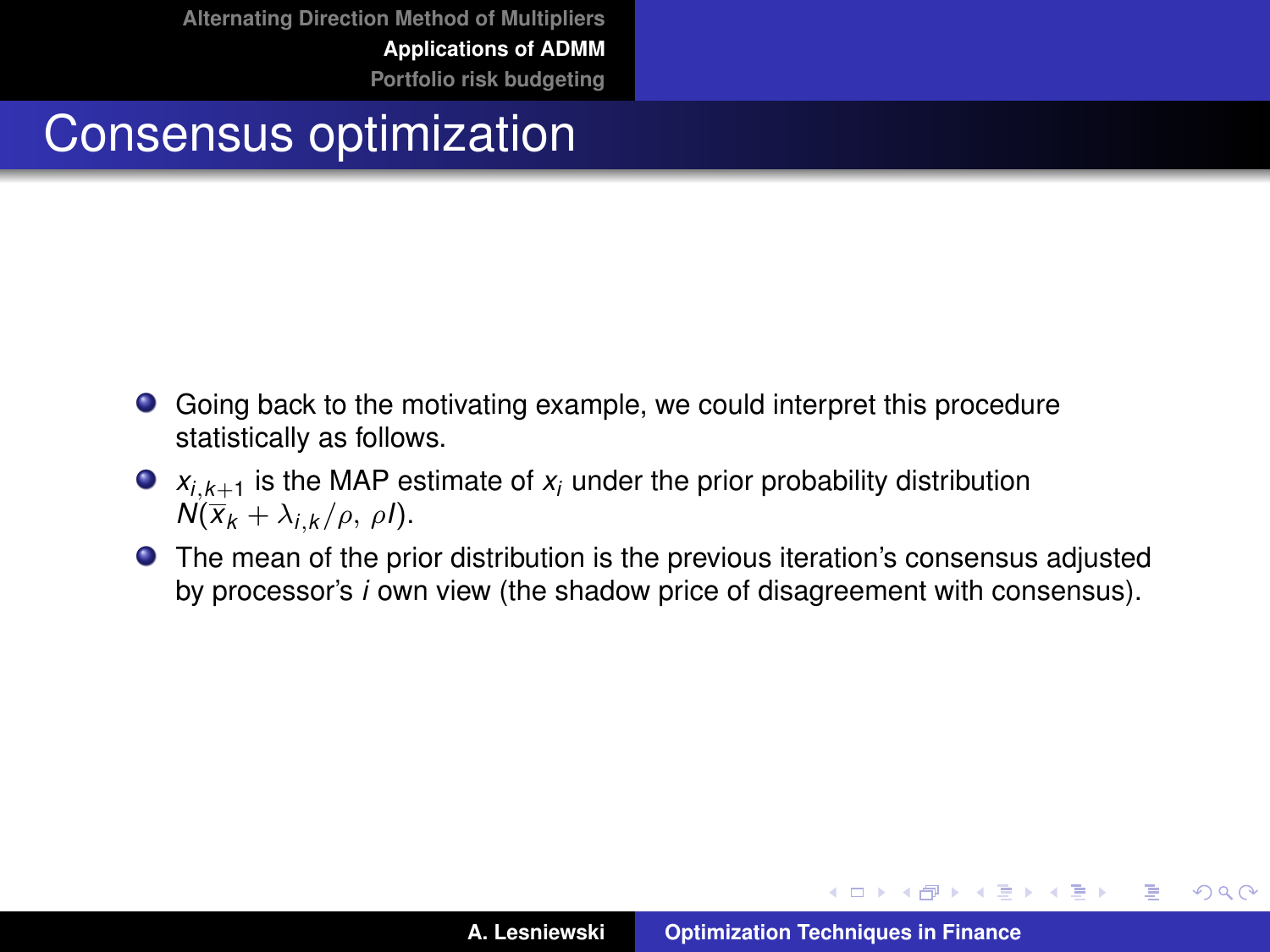# <span id="page-25-0"></span>Exchange problem

We consider the following *exchange problem*:

$$
\min \sum_{i=1}^{p} f_i(x_i) \quad \text{subject to } \sum_{i=1}^{p} x_i = 0,
$$
 (32)

where  $x_i \in \mathbb{R}^n$ , for each  $i = 1, \ldots, p$ .

- The exchange problem can be interpreted as *p* agents (traders) exchanging *n* commodities:  $(x_i)_i > 0$  means that agent *i* purchases commodity *j*, while  $(x_i)_i < 0$  means that agent *i* sells commodity *j*.
- $\bullet$  The cost for agent *i* is  $f_i(x_i)$  and the objective is to minimize the total cost.
- We formulate the problem in ADMM form:

$$
\min \sum_{i=1}^{p} f_i(x_i) + \chi_C(z) \quad \text{subject to } x_i = z_i, \, i = 1, \ldots, p, \tag{33}
$$

where  $C = \{ z \in \mathbb{R}^n : \sum_{i=1}^p z_i = 0 \}.$ 

イロメ イ部メ イ君メ イ君メー

画

 $2Q$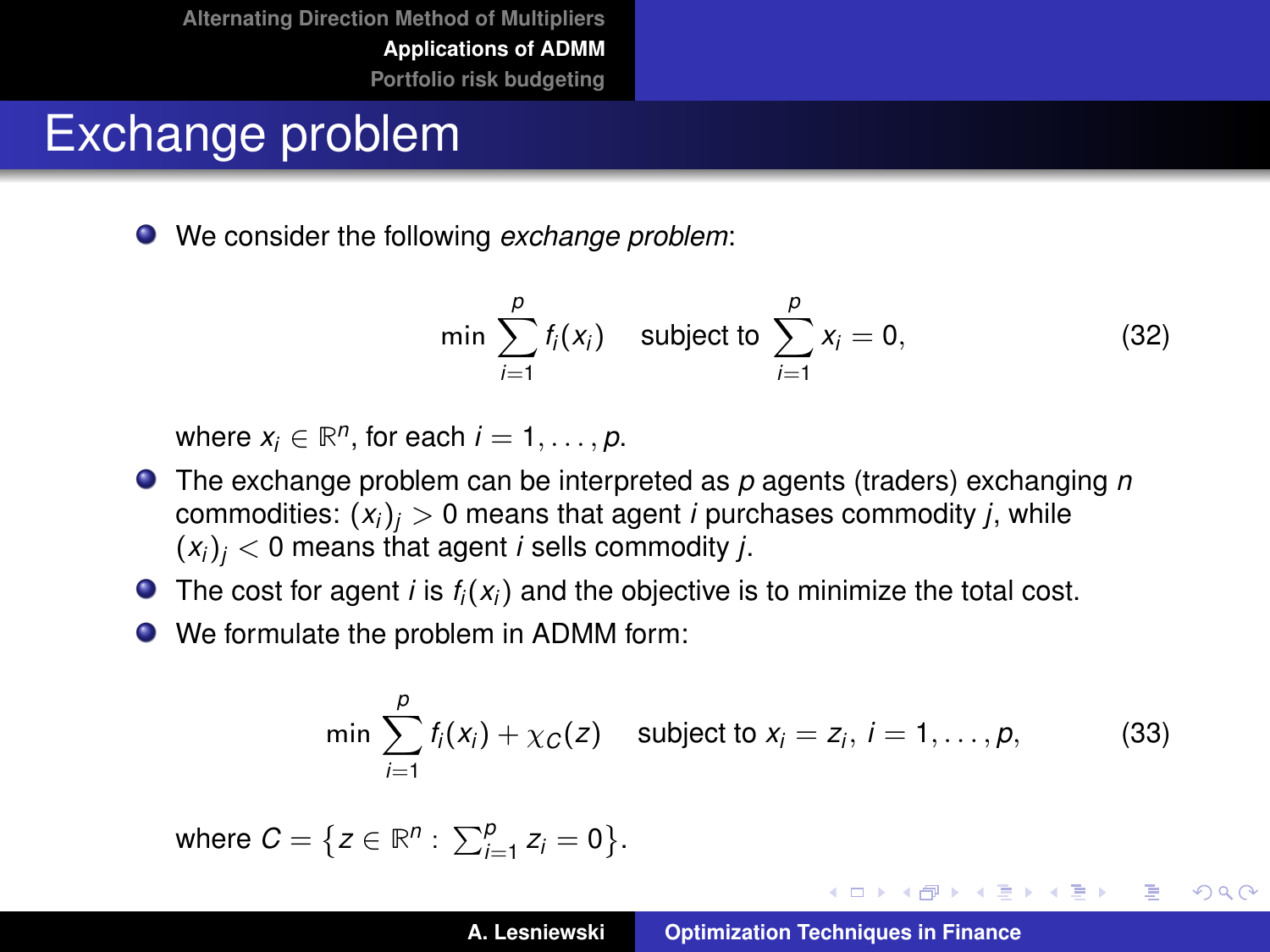# <span id="page-26-0"></span>Exchange problem

**•** The augmented Lagrange function reads

$$
L_{\rho}(x, z, \lambda) = \sum_{i=1}^{p} f_i(x_i) + \chi_C(z) + \lambda^{T}(x - z) + \frac{1}{2} \rho \sum_{i=1}^{p} ||x_i - z_i||^2, \qquad (34)
$$

where  $\lambda$  is an  $n \times p$  matrix of Lagrange multipliers.

**•** The dual Lagrange function is

$$
q(\lambda) = \sum_{i=1}^p \inf_{x_i} (f(x_i) + \lambda_i^{\mathrm{T}} x_i) + \inf_{z} (x_C(z) - \lambda^{\mathrm{T}} z)
$$
  
= 
$$
-\sum_{i=1}^p \sup_{x_i} (-\lambda_i^{\mathrm{T}} x_i - f(x_i)) + \inf_{z} (x_C(z) - \lambda^{\mathrm{T}} z),
$$

i.e.

$$
q(\lambda) = \begin{cases} -\sum_{i=1}^{p} f_i^*(-\lambda_i), & \text{if } \lambda_1 = \ldots = \lambda_p, \\ -\infty, & \text{otherwise.} \end{cases}
$$
 (35)

 $2Q$ 

This means that the exchange problem is the dual o[f th](#page-25-0)[e c](#page-27-0)[o](#page-25-0)[nse](#page-26-0)[n](#page-27-0)[s](#page-15-0)[us](#page-16-0)[pr](#page-30-0)[o](#page-15-0)[bl](#page-16-0)[e](#page-29-0)[m](#page-30-0)[!](#page-0-0) Þ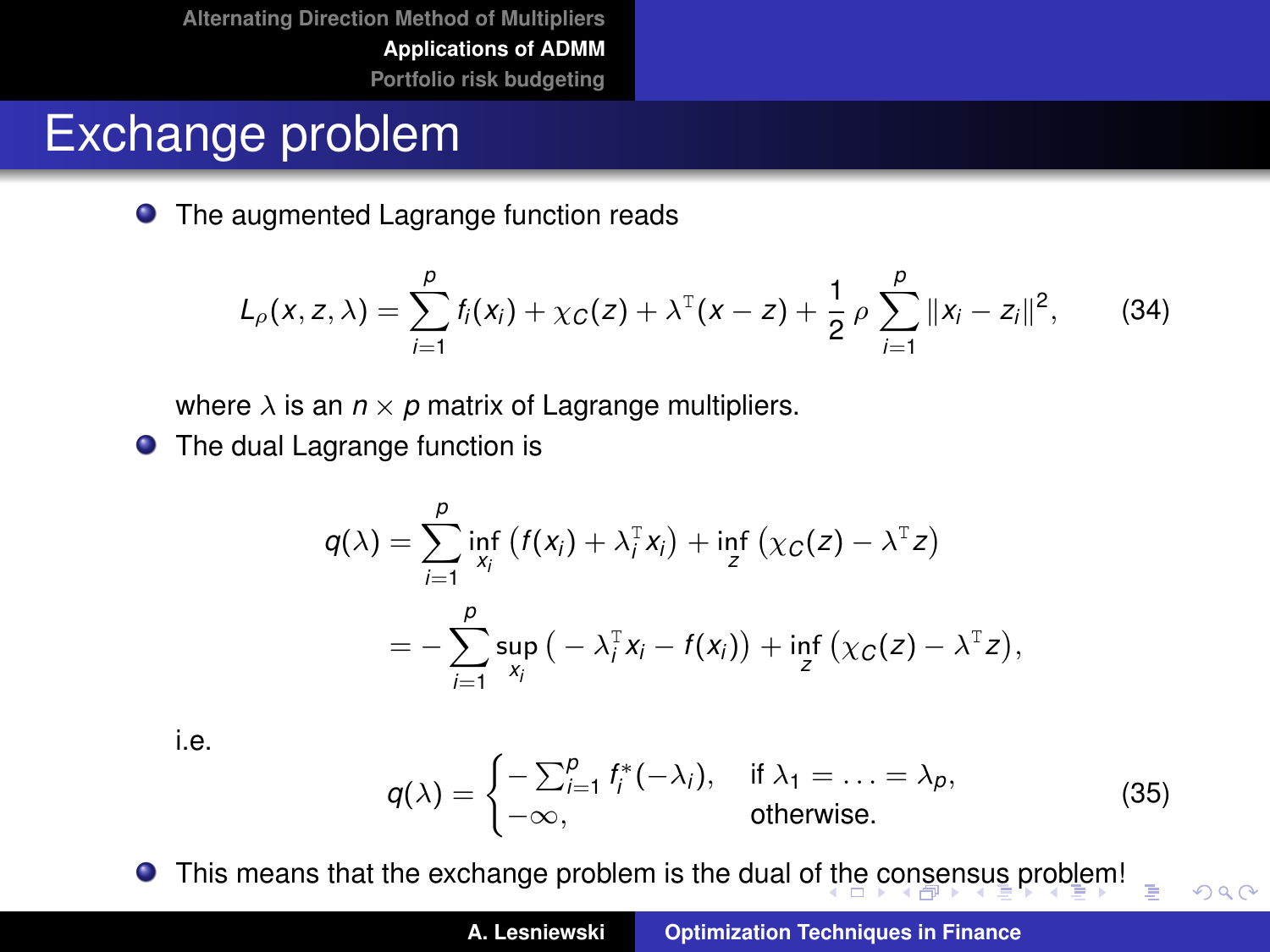# <span id="page-27-0"></span>Exchange problem

The ADMM algorithm for the exchange problem reads:

$$
x_{i,k+1} = \arg\min_{x_i} (f_i(x_i) + \lambda_k^{\mathrm{T}} x_i + \frac{1}{2} \rho ||x_i - (x_{i,k} - \overline{x}_k)||^2)
$$
  

$$
\lambda_{k+1} = \lambda_k + \rho \overline{x}_{k+1},
$$
 (36)

**O** The scaled version of ADMM is:

$$
x_{i,k+1} = \underset{x_i}{\arg\min} (f_i(x_i) + \frac{1}{2} \rho \|x_i - (x_{i,k} - \overline{x}_k - \zeta_k)\|^2)
$$
  

$$
\zeta_{k+1} = \zeta_k + \overline{x}_{k+1},
$$
 (37)

 $\bullet$  Note that the *x*-update, for  $i = 1, \ldots, p$ , can be carried out in parallel. The ζ-update requires collecting the *xi*,*k*+<sup>1</sup> from the processors, calculating the average, and sending  $\zeta_{k+1} + \overline{x}_{k+1}$  back to the processors.

イロメ イ部メ イヨメ イヨメー

 $2Q$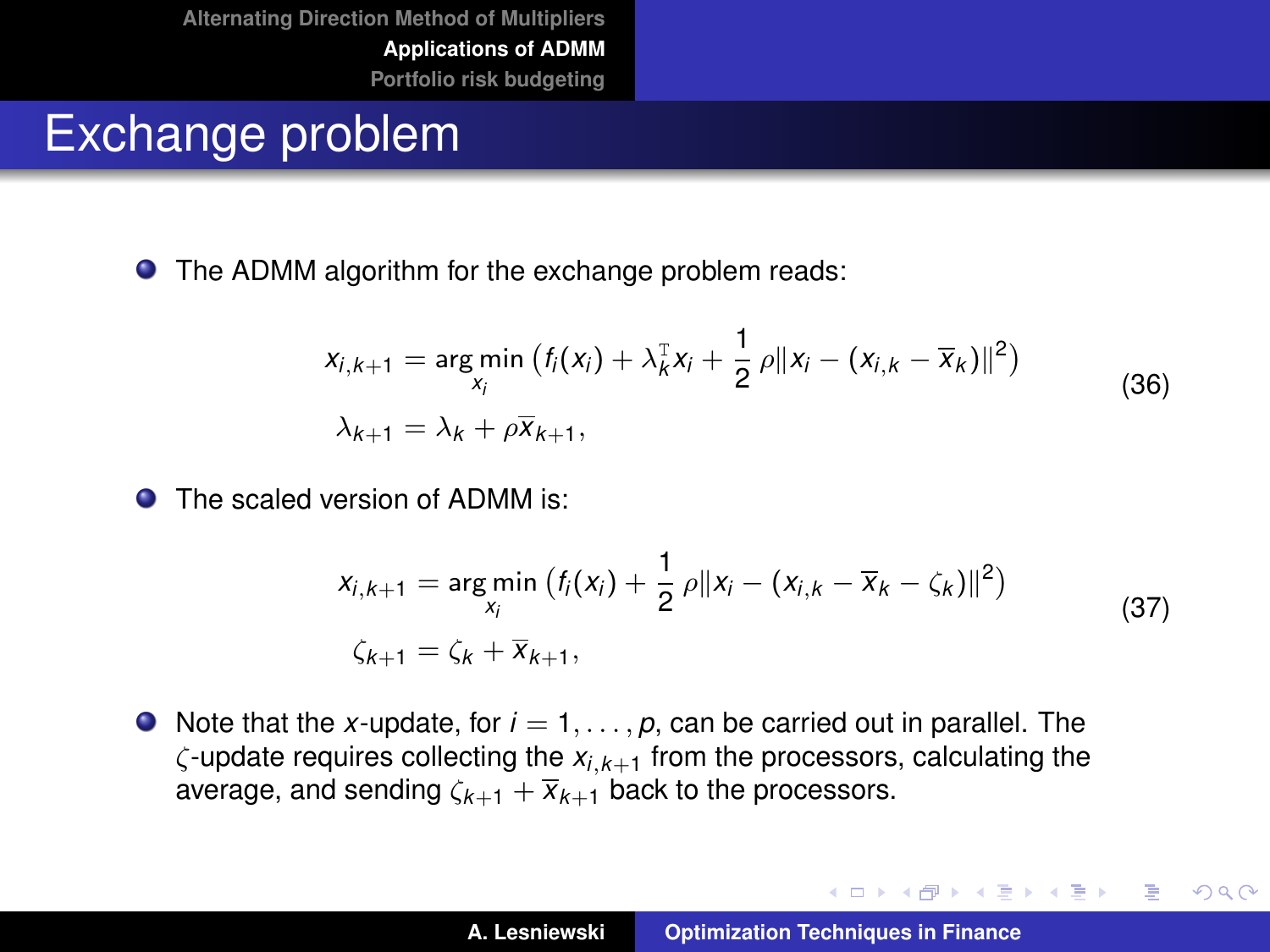# Exchange problem

- This algorithm can be interpreted in economic terms as follows.
- As discussed earlier, the dual variables  $\lambda_i$  have the interpretation of (shadow) price vectors for agent *i*.
- **The dual variable**  $\lambda_k$  **converges to an optimal set of clearing prices for the** exchange. The proximal term in the *x*-update is a penalty for  $x_{k+1}$  deviating from *xk* , projected onto the feasible set.
- The algorithm can be viewed as price adjustment process in general equilibrium: the market increases or decreases the price of each commodity, depending on whether there is an excess demand or excess supply of the commodity.
- Each agent adjusts his consumption  $x_i$  to minimize his individual cost  $f_i(x_i)$ adjusted by the cost  $\lambda_i^T x_i$ . The central collector works toward equilibrium by adjusting the prices  $\lambda$  up or down depending on whether the commodity is oversupplied or undersupplied.
- As  $\lambda_k$  converges to an optimal price vector  $\lambda$ , the effect of the proximal regularization term vanishes. The proximal regularization term can be interpreted as each agent's commitment to help clear the market.

イロメ イ部メ イ君メ イ君メー

 $2Q$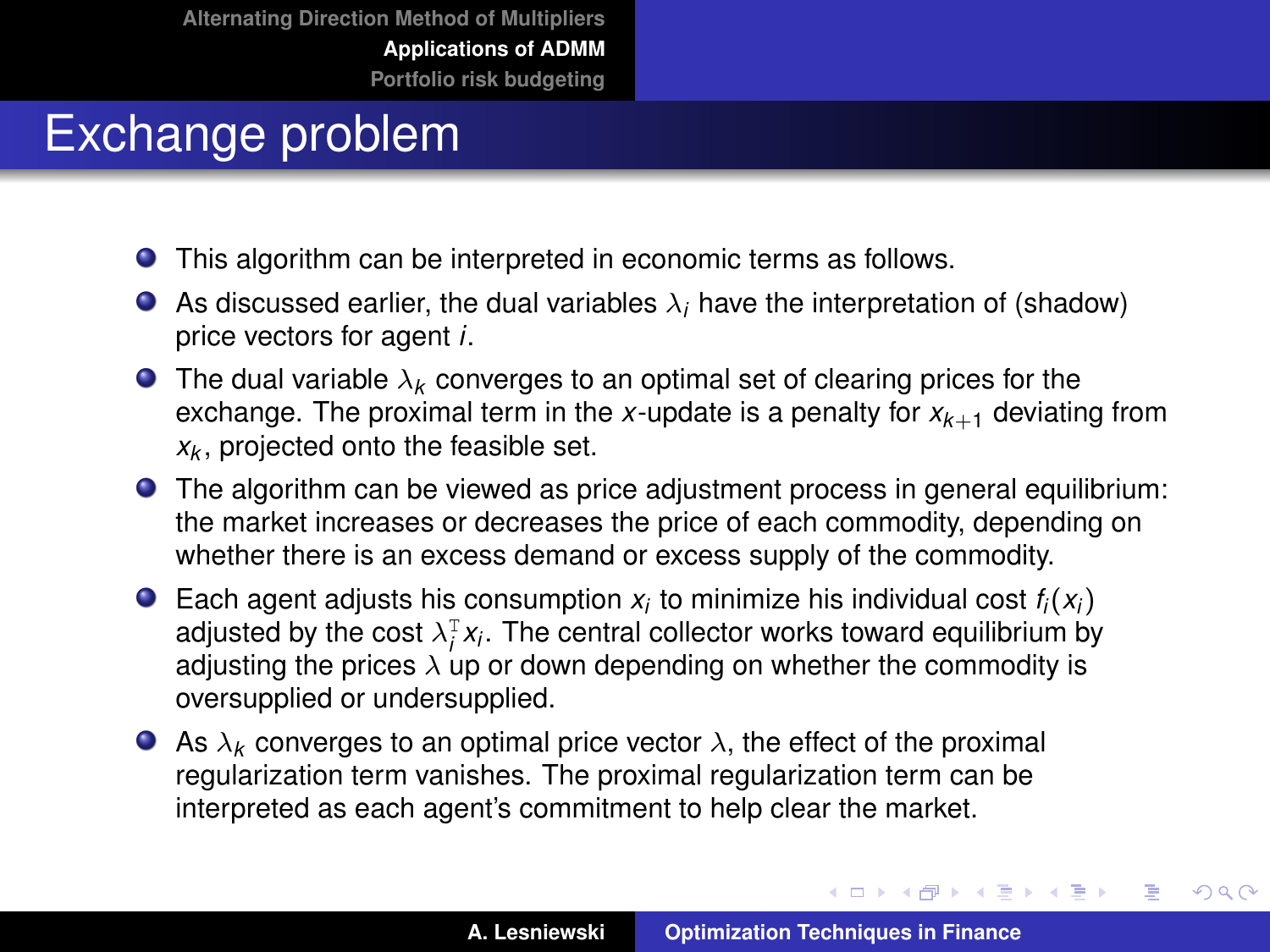<span id="page-29-0"></span>

More details on ADMM can be found in the review paper [\[1\]](#page-39-1) and references cited therein.

イロトメ 御 トメ 君 トメ 君 トー

■ 1  $298$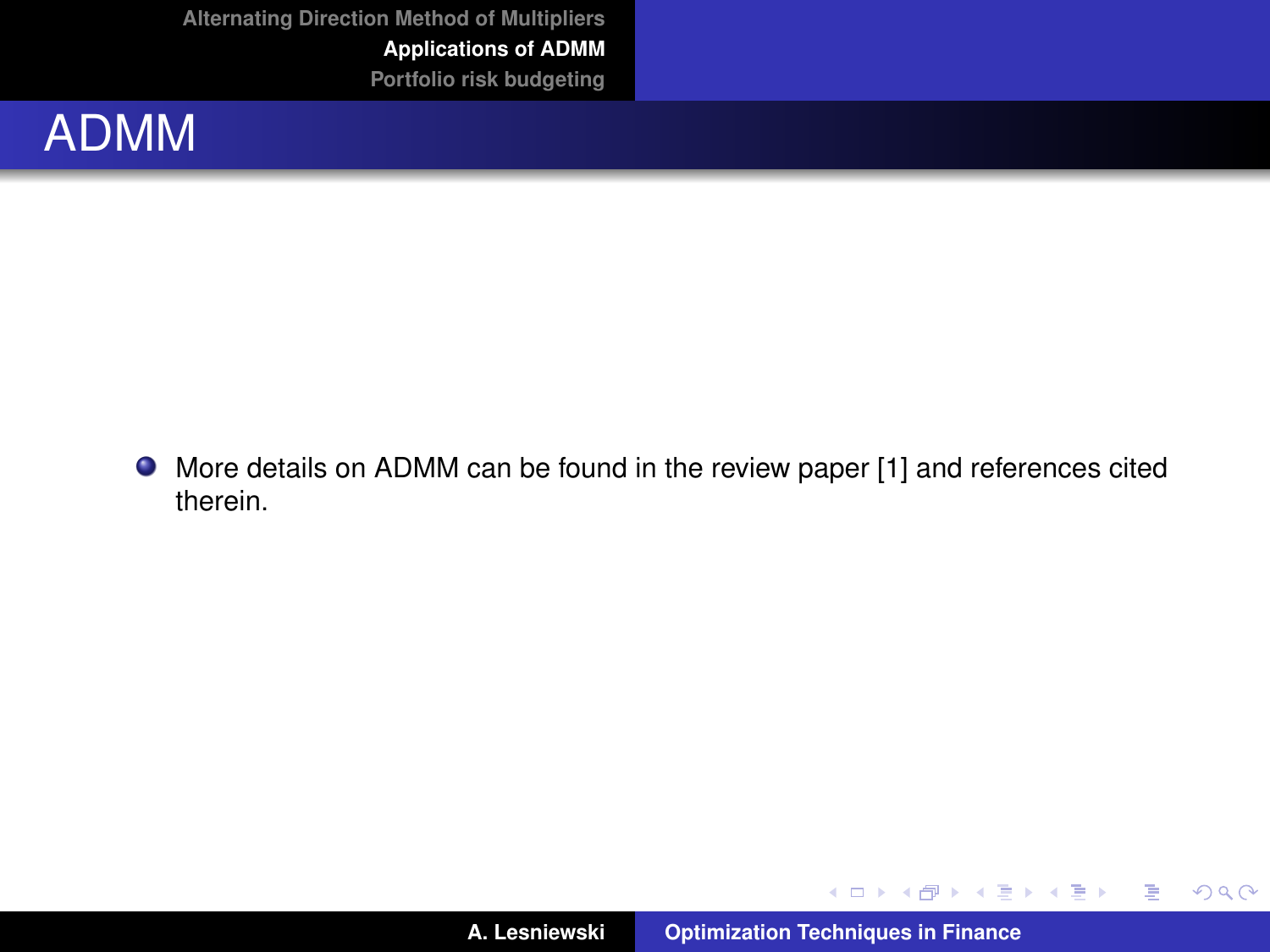# <span id="page-30-0"></span>Marginal risk contributions

- Consider a long only portfolio of *n* assets, and let *C* denote the covariance matrix of their returns.
- The asset allocation is given by a vector  $w \in \mathbb{R}^n$ , with  $w_i > 0$ , for each  $i = 1, \ldots, n$ , and  $\sum_{i=1}^{n} w_i = 1$ .
- The standard deviation of the portfolio returns is given by  $\sigma(w) = \sqrt{w^T C w}$ . As discussed earlier, this standard deviation is often used as a risk metric.
- *Risk parity* allocation attempts to allocate the assets in such a way that each of them contributes the same to the portfolio standard deviation  $\sigma(w)$ .

イロメ イ部メ イヨメ イヨメー

÷.  $298$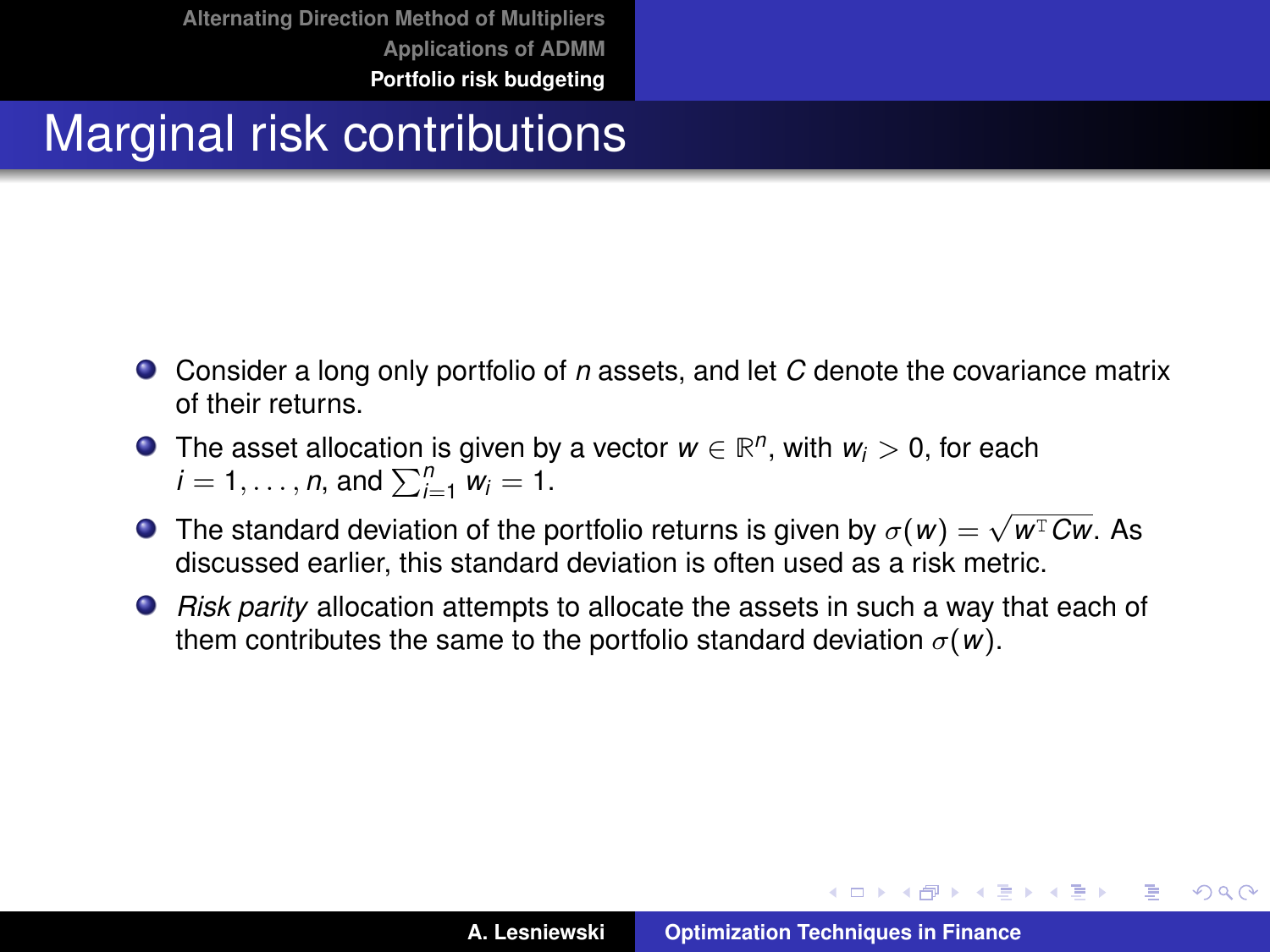# Homogeneous functions and Euler's identity

A function  $f(x)$ ,  $x\in\mathbb{R}^n$ , is called homogeneous of degree  $\eta$  if for  $\alpha>0,$ 

<span id="page-31-0"></span>
$$
f(\alpha x) = \alpha^{\eta} f(x). \tag{38}
$$

- For example, the standard deviation of portfolio returns is homogeneous of degree 1, as  $\sqrt{(\alpha w)^{\text{\tiny T}}}\textit{C}(\alpha w)=\alpha\sqrt{w^{\text{\tiny T}}\textit{C}w}.$
- **Taking the derivative of [\(38\)](#page-31-0) with respect to**  $\alpha$  **and setting**  $\alpha = 1$  **we obtain the** relation

<span id="page-31-1"></span>
$$
\nabla f(x)^{\mathrm{T}} x = \eta f(x). \tag{39}
$$

This relation is called Euler's identity.

● In the case of the standard deviation function, [\(39\)](#page-31-1) reads

$$
\nabla \sigma(w)^{\mathrm{T}} w = \sigma(w). \tag{40}
$$

イロメ イ団メ イヨメ イヨメー

 $2Q$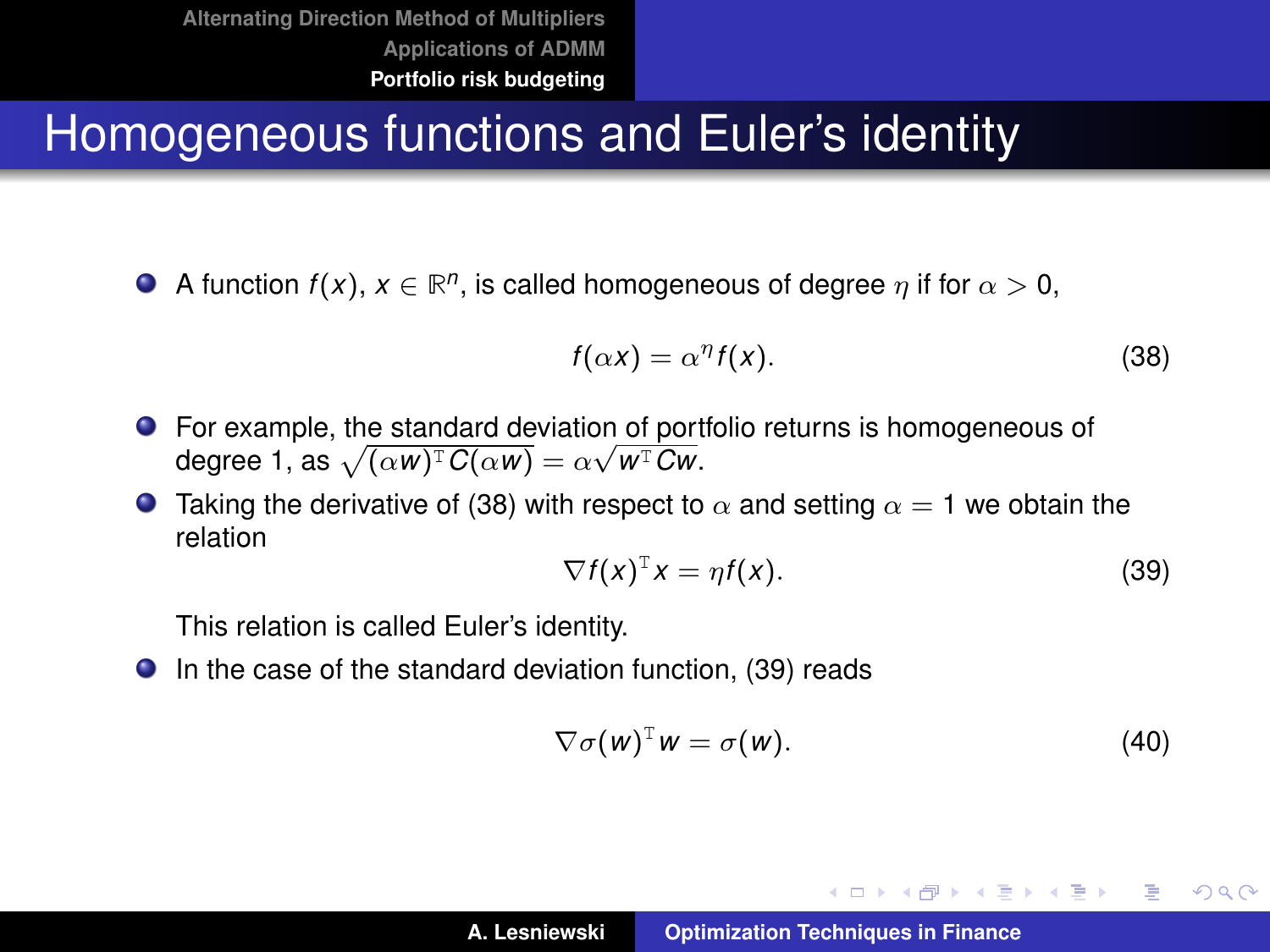#### Marginal risk contributions

● We can rewrite this identity as

$$
\sum_{i=1}^{n} MRC(w)_i = 1,
$$
 (41)

イロメ イ部メ イヨメ イヨメー

重

 $2QQ$ 

where

$$
MRC(w) = \frac{1}{\sigma(w)} \begin{pmatrix} w_1 \frac{\partial \sigma(w)}{\partial w_1} \\ \vdots \\ w_n \frac{\partial \sigma(w)}{\partial w_n} \end{pmatrix}
$$

$$
= \frac{1}{w^T C w} \begin{pmatrix} w_1(Cw)_1 \\ \vdots \\ w_n(Cw)_n \end{pmatrix}
$$

is the vector of *marginal risk contributions*.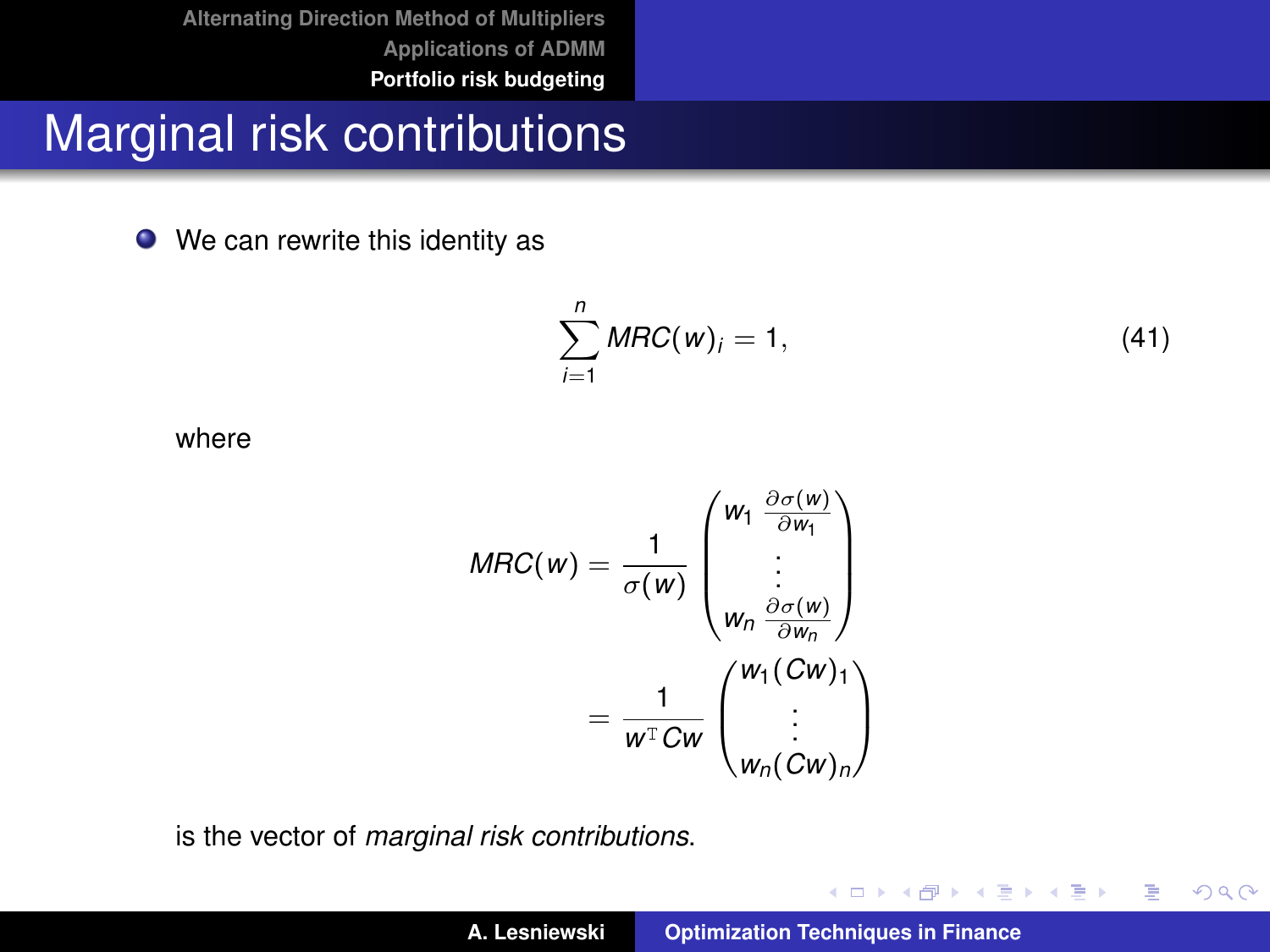# Risk budgeting

Given a vector  $b \in \mathbb{R}^n$  with  $b_i > 0$ , for  $i = 1, ..., n$ , and  $\sum_{i=1}^n b_i = 1$ , the problem of *risk budgeting* consists in finding a weight vector *w* so that

<span id="page-33-0"></span>
$$
MRC(w) = b. \tag{42}
$$

- In other words, each asset is allocated according to the way it contributes to the overall risk (as measured by the standard deviation) of the portfolio.
- **•** Risk budgeting with all components of *b* equal, i.e.  $b_i = 1/n$ , corresponds to risk parity.
- $\bullet$  Equation [\(42\)](#page-33-0) can be stated explicitly as

<span id="page-33-1"></span>
$$
Cw = \sigma(w)^2 b \circ w^{-1}, \qquad (43)
$$

イロメ イ団メ イヨメ イヨメー

重  $2Q$ 

where ◦ denotes the pointwise product of vectors, and *w*−<sup>1</sup> is the vector of inverses of the components of *w*.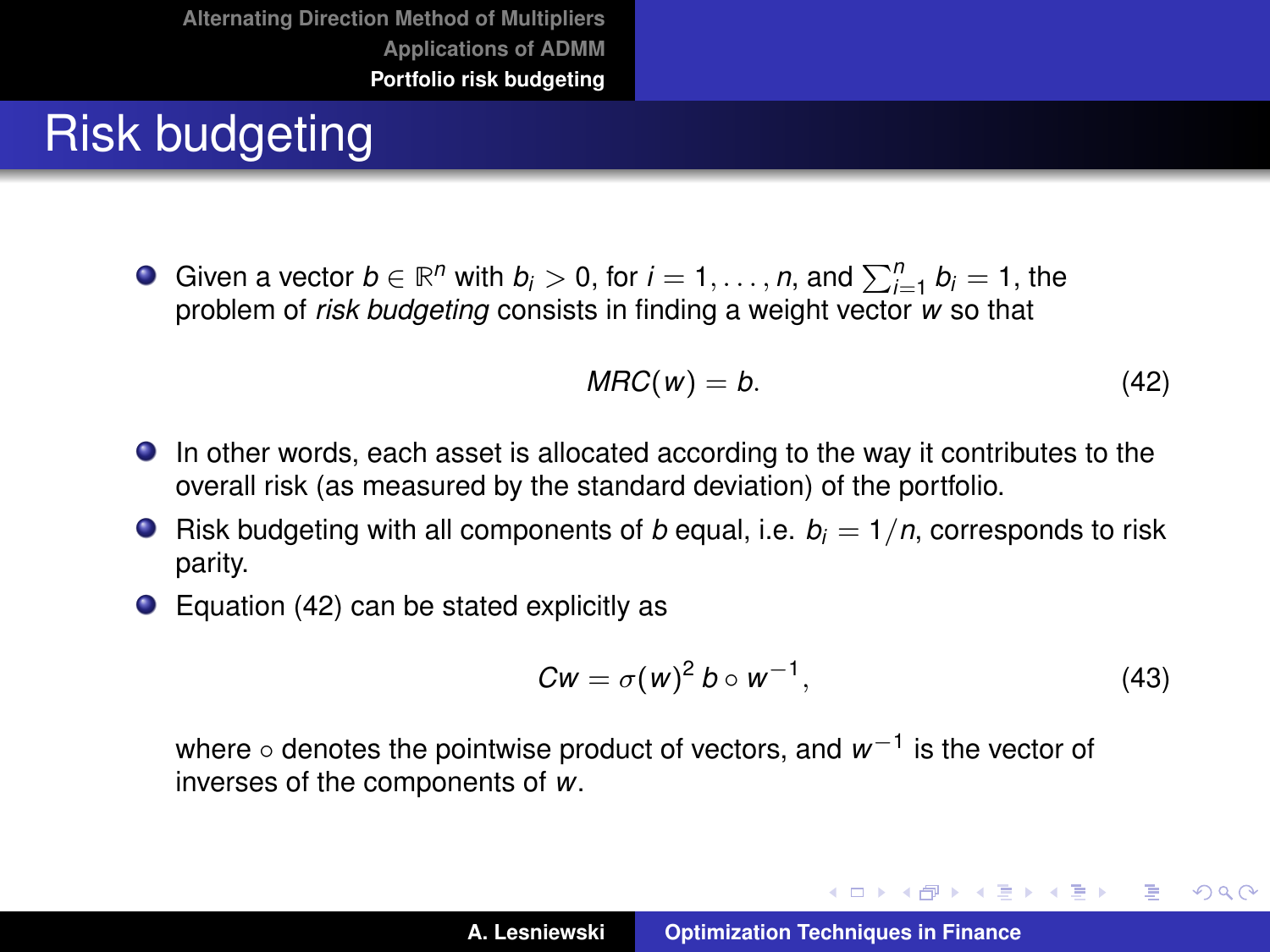# Risk budgeting

- **For convenience, we rescale the variable w by the factor**  $\sigma(w)$ **, i.e. we define**  $x = w/\sigma(w)$ .
- $\bullet$  In terms of this variable, [\(43\)](#page-33-1) takes a simpler form:

<span id="page-34-0"></span>
$$
Cx = b \circ x^{-1}.\tag{44}
$$

イロメ イ部メ イヨメ イヨメー

重

 $298$ 

- One can show that this equation has a unique solution with positive components.
- It is important to keep in mind that, as a result of the rescaling, the solution to [\(44\)](#page-34-0) is not the allocation vector, but it is only proportional to the allocation vector.
- After solving [\(44\)](#page-34-0), we have to normalize the solution, so that the sum of its components is 1.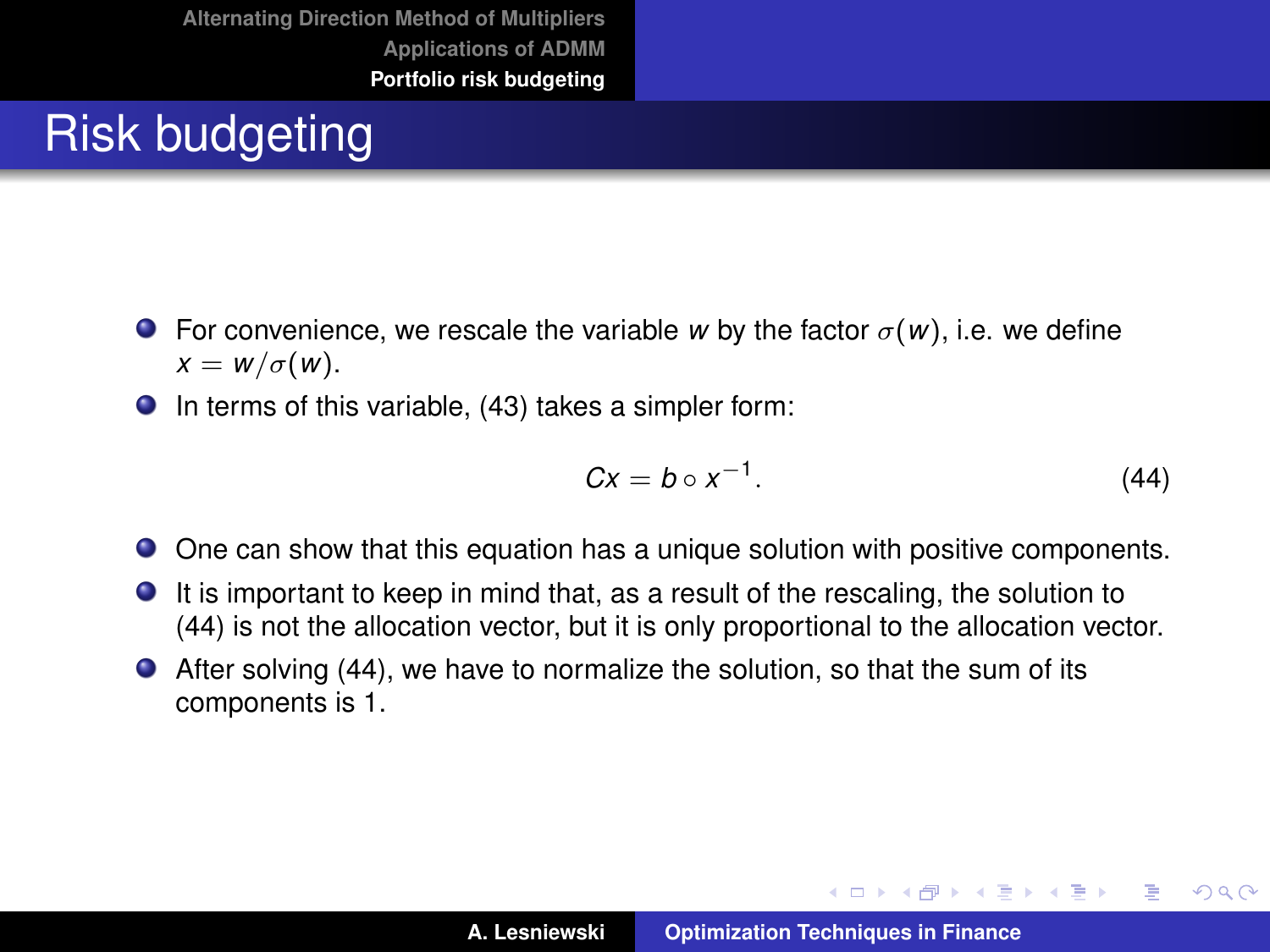# Risk budgeting

An efficient way of solving [\(44\)](#page-34-0) numerically, due to F. Spinu [\[5\]](#page-39-3), relies on the observation that this equation arises as the first order condition for the following convex optimization problem:

$$
\min f(x) = \frac{1}{2} x^{\mathrm{T}} C x - b^{\mathrm{T}} \log(x), \tag{45}
$$

where log(*x*) is the vector of logarithms of the component of the vector *x*. **O** Indeed.

$$
\nabla f(x) = Cx - b \circ x^{-1}, \qquad (46)
$$

and

$$
\nabla^2 f(x) = C + \text{diag}(b \circ x^{-2}), \tag{47}
$$

イロメ イ部メ イヨメ イヨメー

 $2Q$ 

重

where diag(*v*) denotes a diagonal matrix with the vector *v* on its diagonal.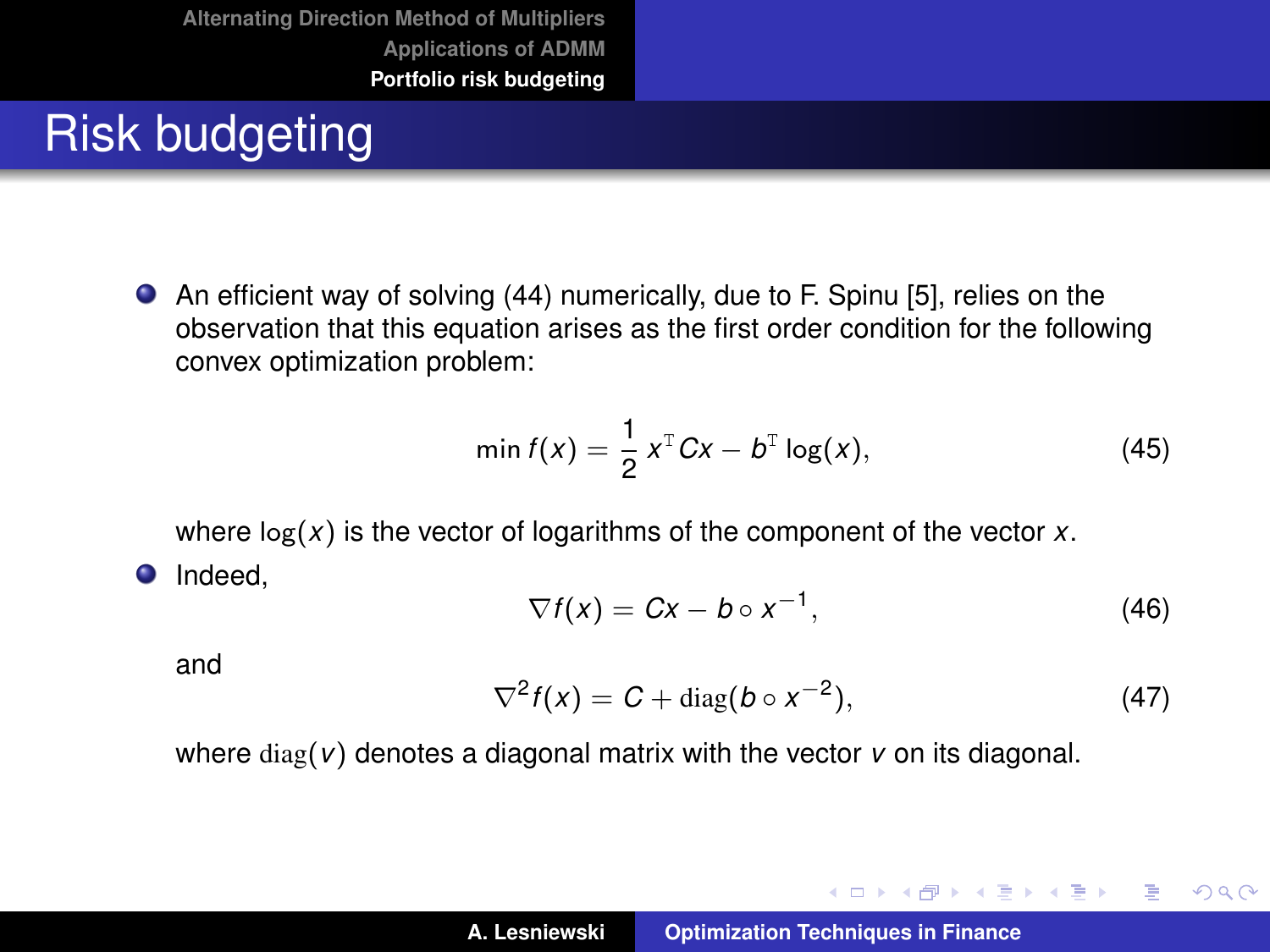# Risk budgeting

- This allows us to formulate a Newton iteration scheme for solving equation [\(44\)](#page-34-0).  $\bullet$
- In fact, Spinu's detailed analysis, using Nesterov's concept of a self-concordant function, leads to the following refined version of Newton's method.
- In this version, the size of a Netwon step is optimized for performance.
- Set  $\lambda_* = 0.95 \frac{3-\sqrt{2}}{2}$ , choose the stopping threshold  $\varepsilon$  and maximum number of iterations *max iter*.

イロメ イ部メ イ君メ イ君メー

 $QQQ$ Þ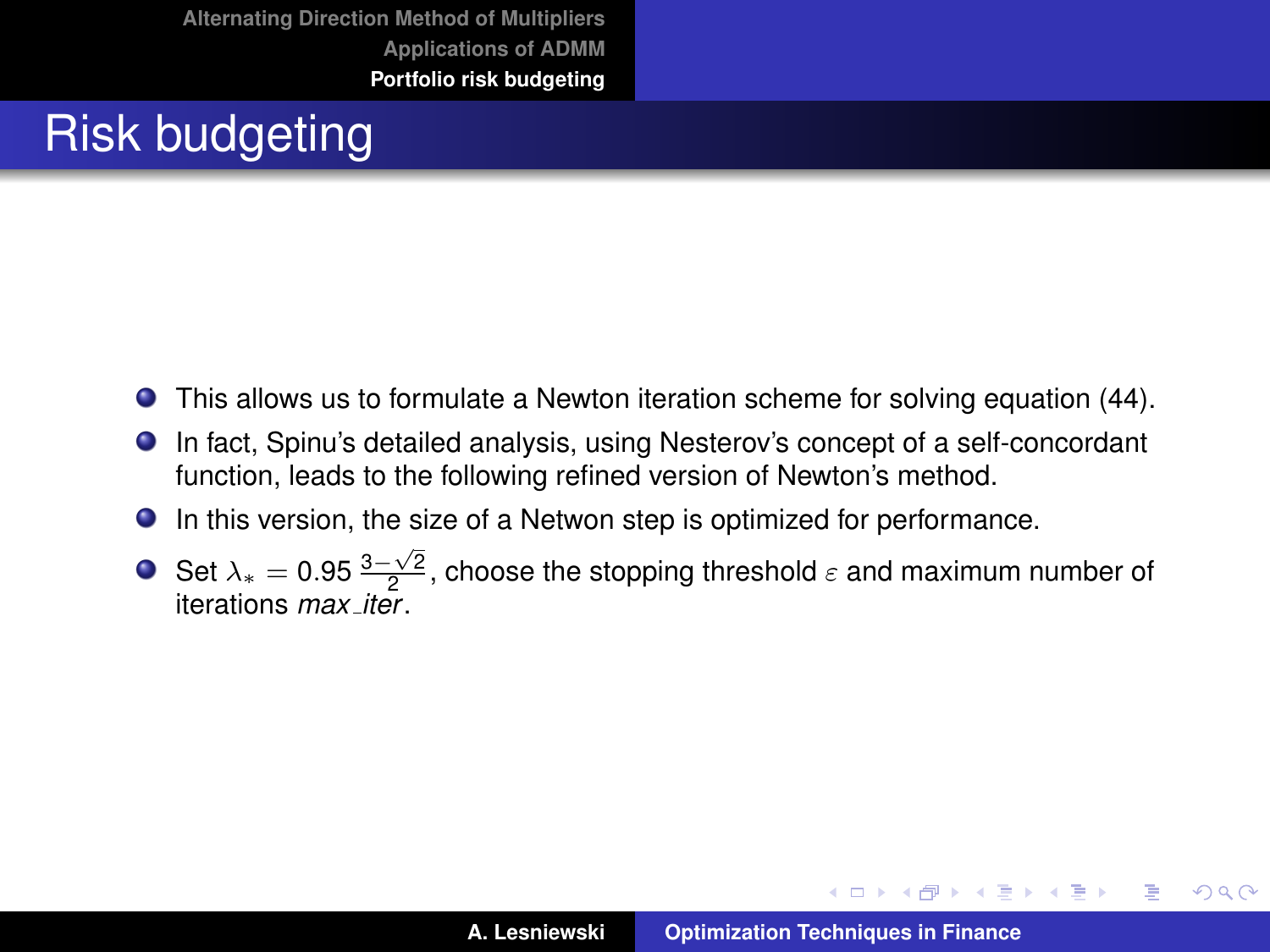# Risk budgeting

Choose  $x_0$ ,  $\lambda_0 = 1$ ,  $k = 0$ , and iterate:  $\bullet$ 

> while  $\lambda_k > \varepsilon$  and  $k < \text{max\_iter}$  $u_k = Cx_k - b \circ x_k^{-1}$  $H_k = C + \text{diag}(b \circ x_k^{-2})$  $h_k = -H_k^{-1}u_k$  $\delta_k = ||h_k \circ x_k^{-1}||_{\infty}$  $\lambda_k = \sqrt{-u_k^{\text{\tiny T}}} h_k$ if  $\lambda_k > \lambda_*$  $x_{k+1} = x_k + \frac{1}{1+\delta_k} h_k$ else  $X_{k+1} = X_k + h_k$

Once optimal  $x^*$  is found, set  $w = x^* / \sum_{i=1}^n x_i^*$ .  $\bullet$ 

イロメ イ部メ イヨメ イヨメー

 $2Q$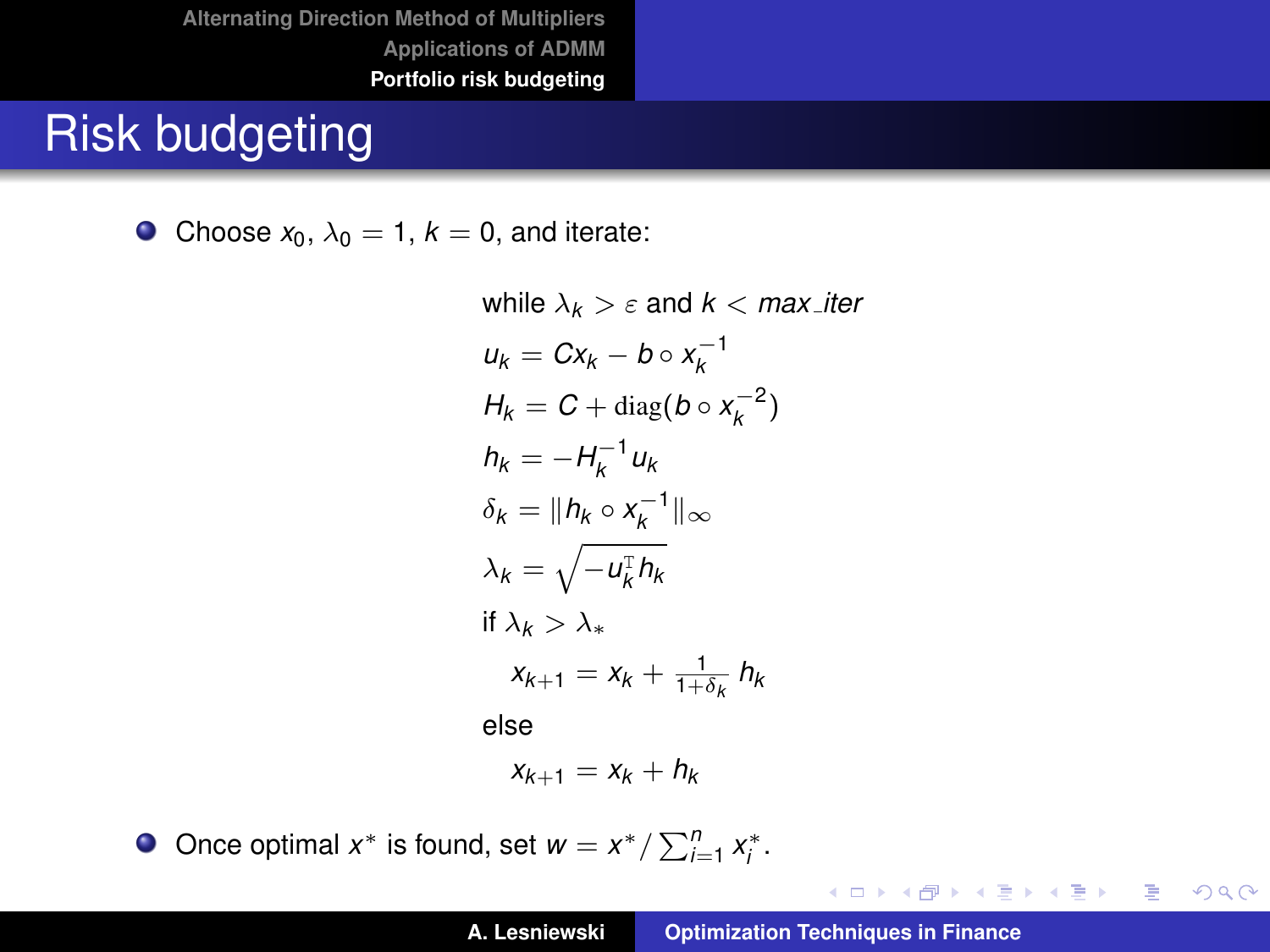# Risk budgeting

- While Spinu's algorithm has excellent performance characteristics, it is limited to portfolios with moderate numbers of positions and without additional constraints.
- Flexible optimization algorithms based on the ADMM methodology for portfolios with constraints on positions are discussed extensively in the literature, see in particular the recent papers [\[3\]](#page-39-4) and [\[4\]](#page-39-5).

 $\left\{ \begin{array}{ccc} 1 & 0 & 0 \\ 0 & 1 & 0 \end{array} \right.$ 

 $2Q$ 

Þ